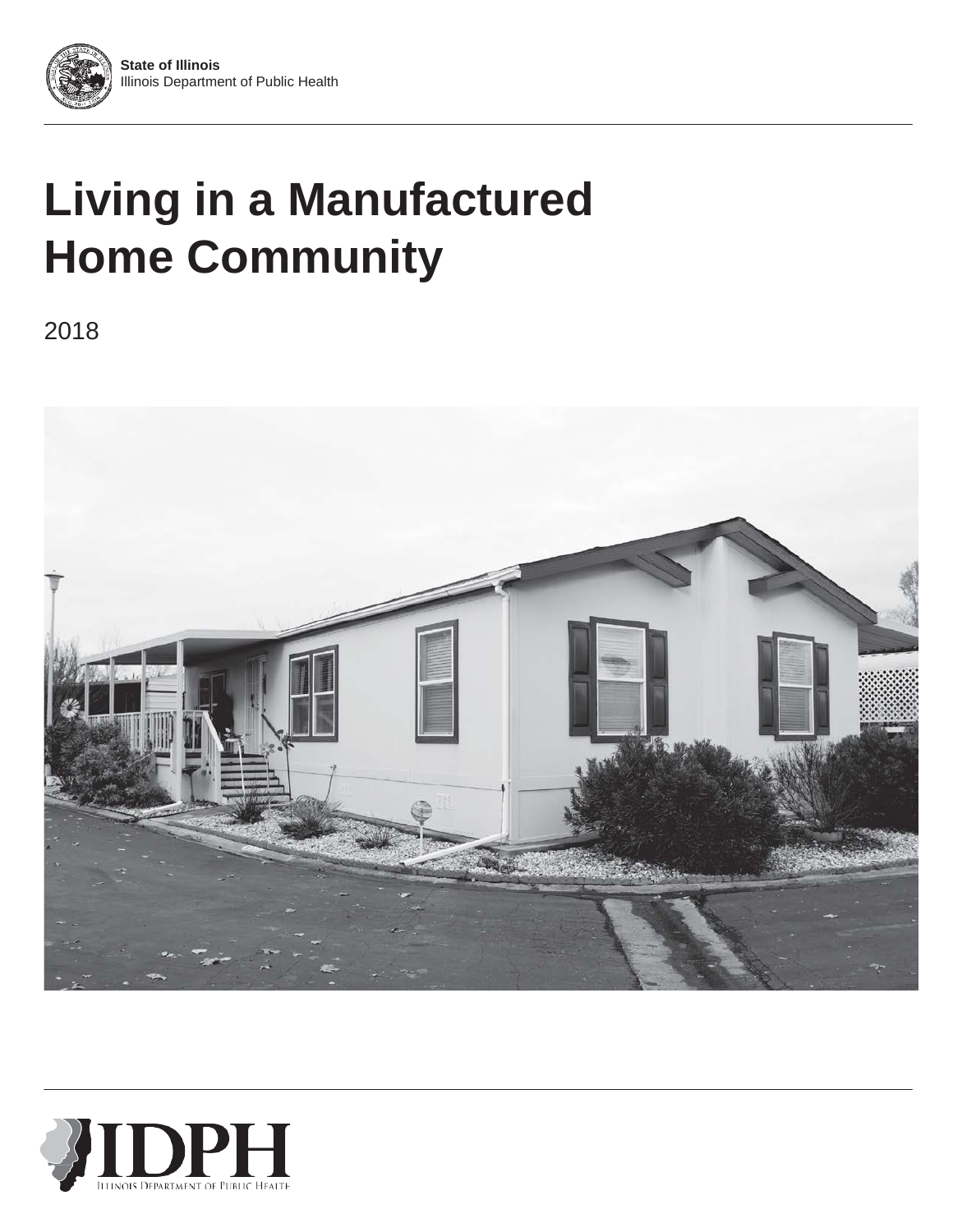# **2018 INTRODUCTION**

Section 14-1 of the Mobile Home Landlord and Tenant Rights Act (765 ILCS 745) requires manufactured home community owners (previously known as mobile home park owners) to provide a copy of that act to each tenant. In addition, the Illinois Department of Public Health, which licenses manufactured home communities, requires information regarding the residents' and community owner's responsibilities, securing of the homes, and tornado preparedness to be provided to the residents. This is specified in Section 860.400 of the Manufactured Home Community Code (77 Ill. Admin. Code 860).

This document has been compiled to include all the required information. Additional copies can be reproduced as needed. The document is also available on the Department's Web site a[t](http://www.dph.illinois.gov/topics-services/environmental-health-protection/manufactured-modular-homes-) [www.dph.illinois.gov/topics-services/environmental-health-protection/manufactured-modular-homes](http://www.dph.illinois.gov/topics-services/environmental-health-protection/manufactured-modular-homes-)mobile-structures.

# **Living in a Manufactured Home Community**

Living in a manufactured home community should be a healthful, safe and enjoyable experience similar to living in a subdivision of site-built homes. To help assure this, many aspects of manufactured home communities are regulated by state laws and rules.

The Mobile Home Park Act (210 ILCS 115) requires all communities with five or more homes to be licensed by the Illinois Department of Public Health unless the community is located in a home rule unit. Generally, municipalities with a population of 25,000 or more are home rule units.

Another law, the Illinois Mobile Home Landlord and Tenant Rights Act, establishes the legal rights, remedies and obligations of the parties to any lease of a manufactured home site in Illinois. To remedy violations of this law, you may need to contact a lawyer.

The community owner is responsible for:

- constructing and maintaining a safe water supply, sewage disposal system, and electrical system;
- the proper site sizes and home locations;
- maintaining the roadways;
- adequate lighting; and
- the collection of garbage.

However, many of the items in the Mobile Home Park Act and Manufactured Home Community Code involve the assistance and cooperation of the residents. These include the following:

- All garbage must be kept in approved containers and the lids must be on the containers.
- Animal retention areas must be cleaned daily.
- Unlicensed or inoperable automobiles cannot be stored in the community.
- Major automobile repairs cannot be performed at the community.
- Household appliances and furniture cannot be stored outdoors.
- All firewood must be stacked neatly either on an impervious surface or 6 inches above ground.
- Bales of straw cannot be used for skirting.
- Grass and weeds must be trimmed.
- Open containers and automobile tires must be stored to prevent accumulation of water.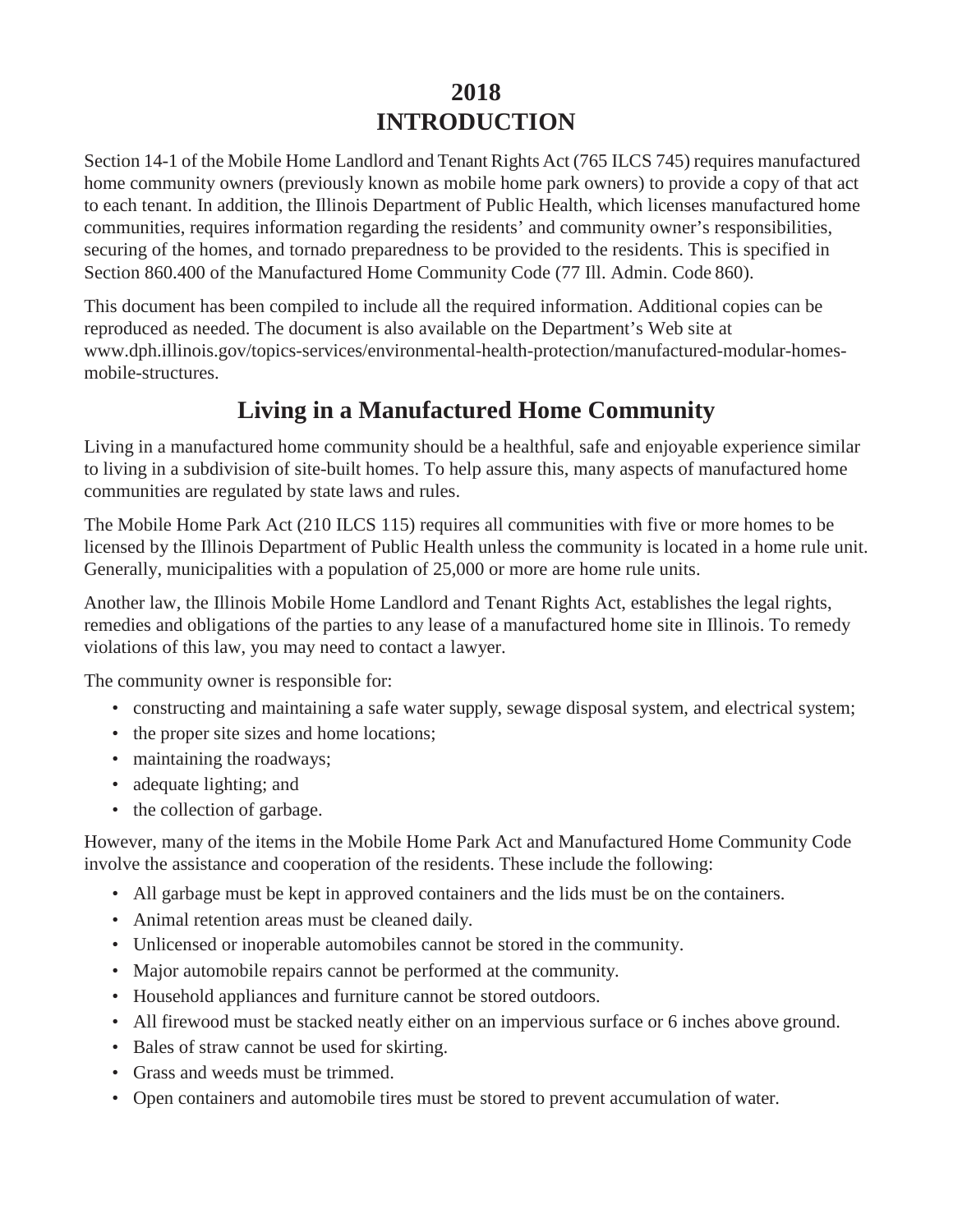Any owner of a manufactured home moved after January 1, 1980, must secure the home in compliance with the Illinois Mobile Home Tiedown Act (210 ILCS 120). All homes installed after December 31, 2001, must conform with the Manufactured Home Quality Assurance Act (430 ILCS 117) and the Manufactured Home Installation Code (77 Ill. Admin. Code 870).

In addition to the above, the community owner usually adopts rules for the community. With both the residents' and the community owner's cooperation, an enjoyable environment can be maintained.

If the community owner does not properly maintain the community, the resident should first bring this to the attention of the manager. If the situation is not corrected, the regional office of the Illinois Department of Public Health that serves your area (indicated on the map at the back of the document) can be contacted. An investigation will be conducted to determine if a violation of the Manufactured Home Community Code exists.

Any questions concerning the Manufactured Home Community Code can be addressed to: Illinois Department of Public Health, Division of Environmental Health, 525 West Jefferson Street, Springfield, Illinois 62761, telephone number 217-782-5830 (TTY(for hearing impaired use only) 800-547-0466).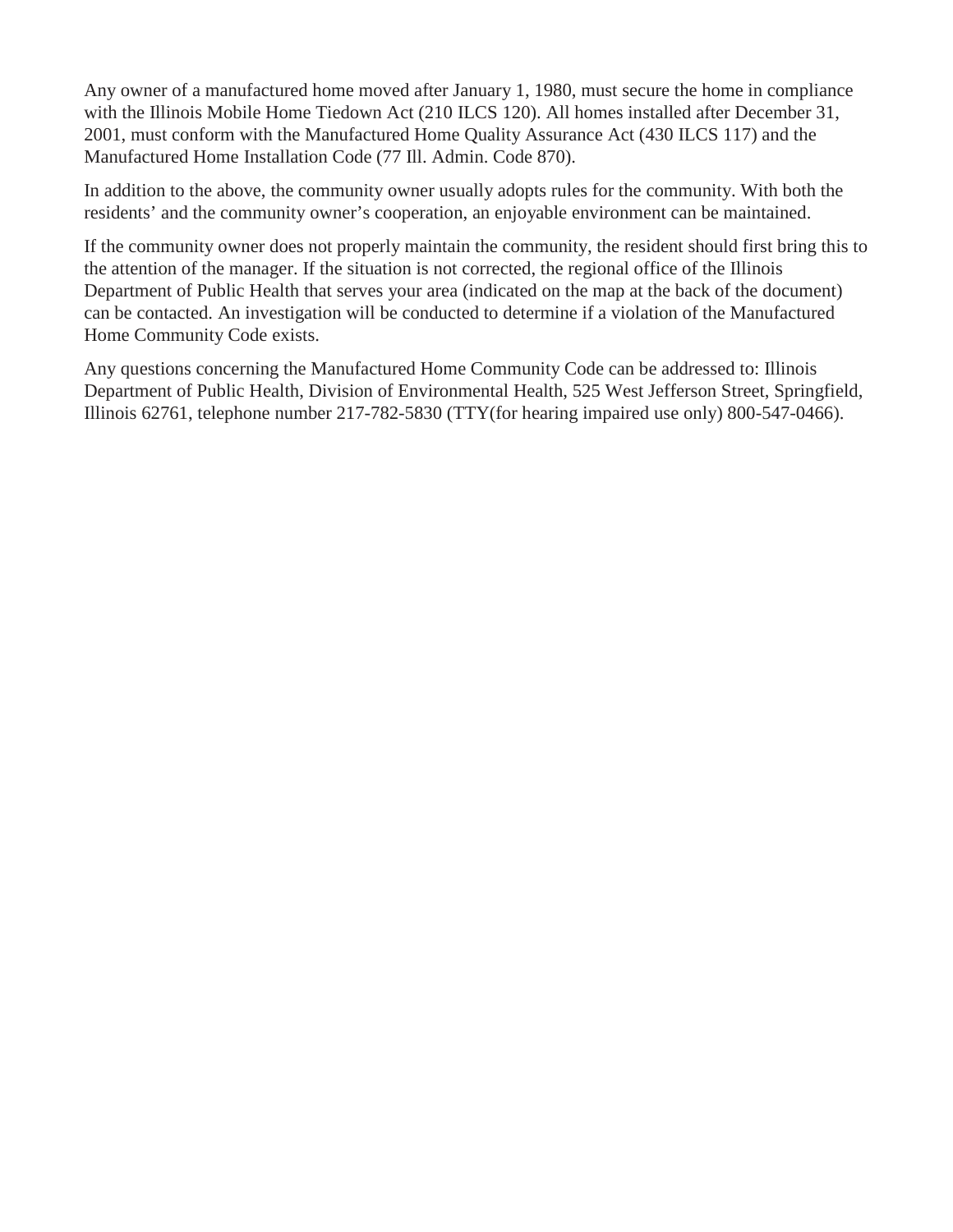# **Mobile Home Landlord and Tenant Rights Act (765 ILCS 745)**

| [Applicability]                                                 |
|-----------------------------------------------------------------|
| [Jurisdiction]                                                  |
| [Definitions]                                                   |
| [Requisites for Rental or Offer of Mobile Home or Lot for Rent] |
| [Television Antennas and Services]                              |
| [Exemptions]                                                    |
| [Obligation of Park Owner to Offer Written Lease]               |
| [Temporary Tenant]                                              |
| [Rent Deferral Program]                                         |
| [Disclosure]                                                    |
| [Notice of Bankruptcy or Foreclosure Proceedings]               |
| [Violations; Inspection Reports; Postings; Penalty              |
| [Effect of Unsigned Lease]                                      |
| [Renewal of Lease]                                              |
| [Park Closure]                                                  |
| [The Terms of Fees and Rents]                                   |
| [Abandoned or Repossessed Properties]                           |
| [Waiver of Provisions]                                          |
| [Provisions of Mobile Home Park Leases]                         |
| [Lease Prohibitions]                                            |
| [Purchase Provision Prohibited]                                 |
| [Tenant's Duties]                                               |
| [Rules and Regulations of Park]                                 |
| [Relocation Plan]                                               |
| [Statutory Grounds for Eviction]                                |
| [Improper Grounds for Eviction]                                 |
| [Notice Required by Law]                                        |
| [Security Deposit: Interest]                                    |
| [Purchase of Goods and Services]                                |
| [Gifts, Donations, Bonus, Gratuity, Etc.]                       |
| [Remedies, Tenants]                                             |
| [Remedies, Park Owners]                                         |
| [Termination of Lease]                                          |
| [Sale of Mobile Home]                                           |
| [Meetings of Tenants]                                           |
| [Short Title]                                                   |
|                                                                 |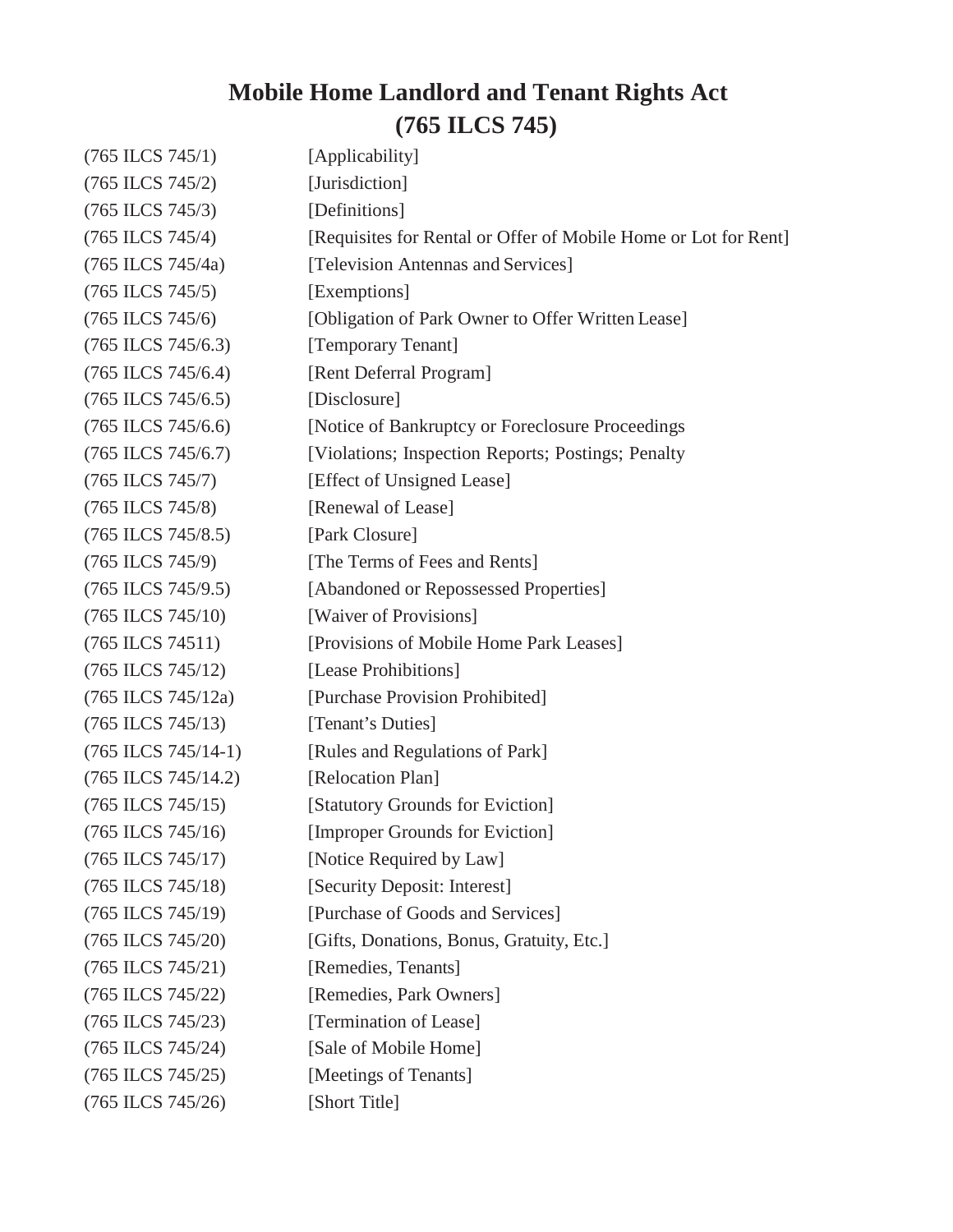#### **(765 ILCS 745/1) (from Ch. 80, par. 201**

Section 1. Applicability. This Act shall regulate and determine legal rights, remedies and obligations of the parties to any lease of a mobile home or mobile home lot in a mobile home park containing five or more mobile homes within this State. Any lease, written or oral, shall be unenforceable insofar as any provision thereof conflicts with any provision of this Act. (Source: P.A. 81-637.)

#### **(765 ILCS 745/2) (from Ch. 80, par. 202)**

Section 2. Jurisdiction. Any person whether or not a citizen or resident of this State, who owns, holds an ownership or beneficial interest in, uses, manages or possesses real estate situated in this State, submits himself or his personal representative to the jurisdiction of the courts of this State as to any action proceeding for the enforcement of an obligation arising under this Act. (Source: P.A. 81-637.)

#### **(765 ILCS 745/3) (from Ch. 80, par. 203)**

Section 3. Definitions. Unless otherwise expressly defined, all terms in this Act shall be construed to have their ordinarily accepted meanings or such meaning as the context therein requires.

- (a) "Person" means any legal entity, including but not limited to, an individual, firm, partnership, association, trust, joint stock company, corporation or successor of any of the foregoing.
- (b) "Manufactured home" means a factory-assembled, completely integrated structure designed for permanent habitation, with a permanent chassis, and so constructed as to permit its transport, on wheels temporarily or permanently attached to its frame, and is a movable or portable unit that is (i) 8 body feet or more in width, (ii) 40 body feet or more in length, and (iii) 320 or more square feet, constructed to be towed on its own chassis (comprised of frame and wheels) from the place of its construction to the location, or subsequent locations, at which it is installed and set up according to the manufacturer's instructions and connected to utilities for year-round occupancy for use as a permanent habitation, and designed and situated so as to permit its occupancy as a dwelling place for one or more persons. The term shall include units containing parts that may be folded, collapsed, or telescoped when being towed and that may be expected to provide additional cubic capacity, and that are designed to be joined into one integral unit capable of being separated again into the components for repeated towing. The term excludes campers and recreational vehicles.
- (c) "Mobile Home Park" or "Park" means a tract of land or 2 contiguous tracts of land that contain sites with the necessary utilities for 5 or more mobile homes or manufactured homes. A mobile home park may be operated either free of charge or for revenue purposes.
- (d) "Park Owner" means the owner of a mobile home park and any person authorized to exercise any aspect of the management of the premises, including any person who directly or indirectly receives rents and has no obligation to deliver the whole of such receipts to another person.
- (e) "Tenant" means any person who occupies a mobile home rental unit for dwelling purposes or a lot on which he parks a mobile home for an agreed upon consideration.
- (f) "Rent" means any money or other consideration given for the right of use, possession and occupancy of property, be it a lot, a mobile home, or both.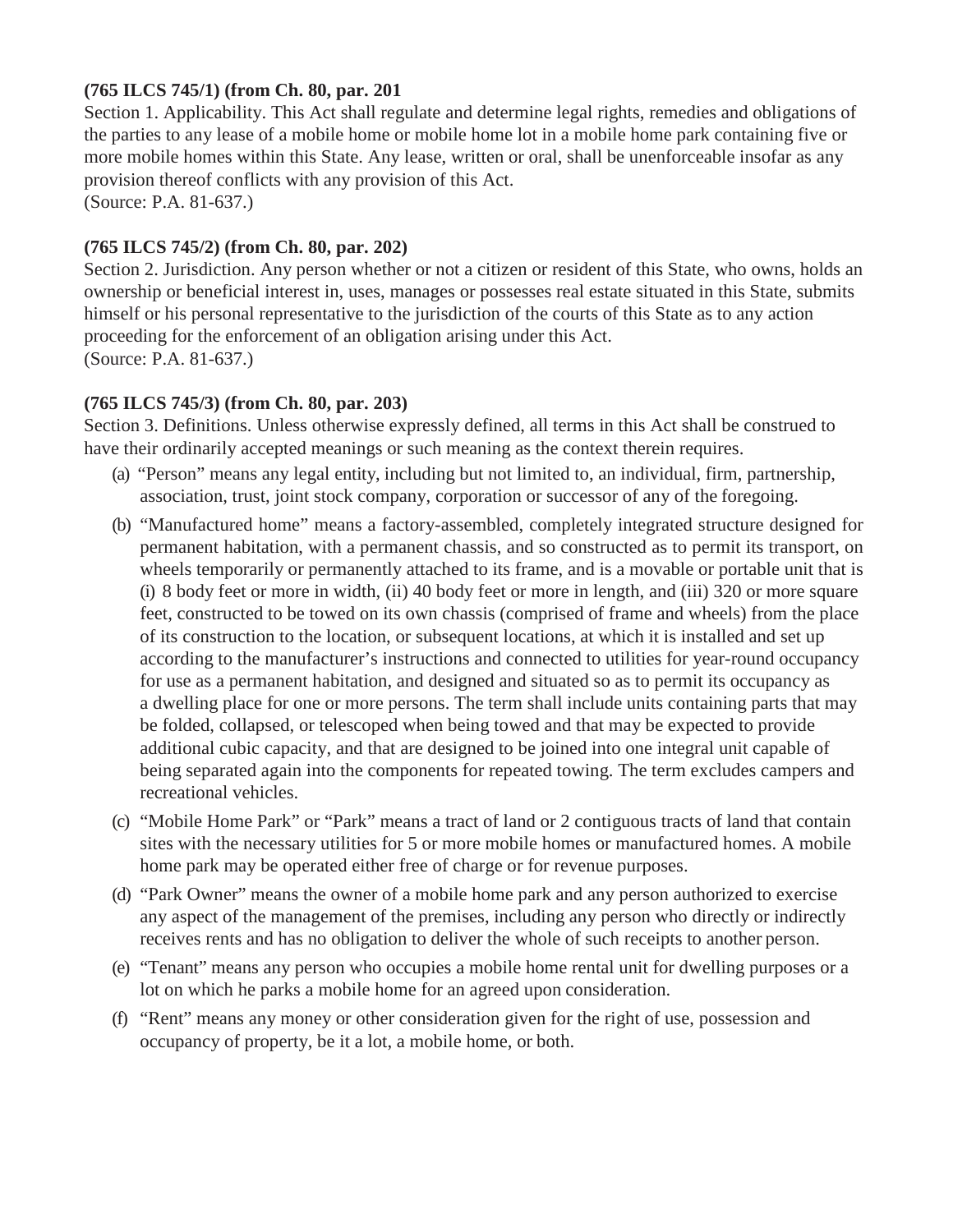(g) "Master antenna television service" means any and all services provided by or through the facilities of any closed circuit coaxial cable communication system, or any microwave or similar transmission services other than a community antenna television system as defined in Section 11- 42-11 of the Illinois Municipal Code.

(Source: P.A. 96-1477, eff. 1-1-11.)

#### **(765 ILCS 745/4) (from Ch. 80, par. 204)**

Section 4. Requisites for Rental or Offer of Mobile Home or Lot for Rental. No person shall rent or offer for rent any mobile home which does not conform to the sanitation, housing and health codes of the State or of the county or municipality in which the mobile home is located. No person shall rent or offer for rent any lot in a mobile home park which does not conform to subdivision ordinances of the county or municipality in which the mobile home park is located. (Source: P.A. 81-637.)

#### **(765 ILCS 745/4a) (from Ch. 80, par. 204a)**

Section 4a. No park owner, after the effective date of this amendatory Act of 1987, may require a tenant to remove an outside conventional television antenna, or require that a tenant subscribe to and pay for master antenna television services rather than use an outside conventional television antenna. This Section shall not prohibit an owner from supplying free master antenna television services provided that the price of such services, is not made a part of the rent of the tenant. This Section also shall not prohibit a park owner from requiring a tenant to remove an outside conventional television antenna if such owner makes available master antenna television services at no charge above the rental stated in such tenant's lease. (Source: P.A. 86-627.)

#### **(765 ILCS 745/5) (from Ch. 80, par. 205)**

Section 5. Exemptions. No mobile home park operated by the State or the Federal Government, or park land owned by either, and no trailer park operated for the use of recreational campers or travel trailers shall be subject to the provisions of this Act. (Source: P.A. 81-637.)

#### **(765 ILCS 745/6) (from Ch. 80, par. 206)**

Section 6. Obligation of Park Owner to Offer Written Lease. Except as provided in this Act, no person shall offer a mobile home or lot for rent or sale in a mobile home park without having first exhibited to the prospective tenant or purchaser a copy of the lease applicable to the respective mobile home park, unless the prospective tenant waives this right in writing.

- (a) The park owner shall be required, on a date before the date on which the lease is signed, to offer to each present and future tenant a written lease for a term of not less than 24 months, unless the rospective tenant waives that right and the parties agree to a different term subject to existing leases which shall be continued pursuant to their terms.
- (b) Tenants in possession on the effective date of thisAct shall have 30 days after receipt of the offer for a written lease within which to accept or reject such offer; during which period, the rent may not be increased or any other terms and conditions changed, except as permitted under this Act; providing that if the tenant has not so elected he shall vacate within the 30 day period.
- (c) The park owner shall notify his tenants in writing not later than 30 days after the effective date of this Act, that a written lease shall be available to the tenant and that such lease is being offered in compliance with and will conform to the requirements of this Act.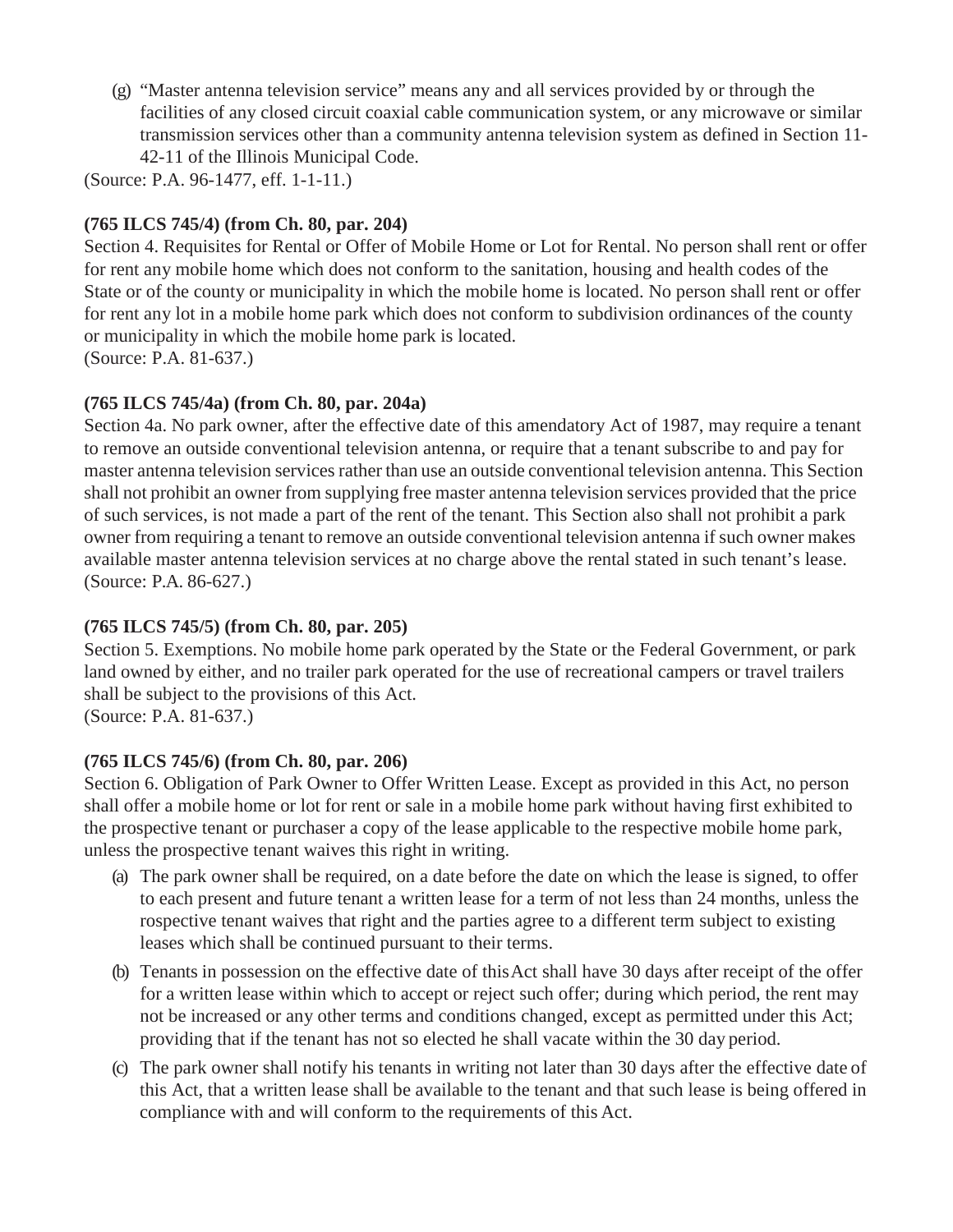- (d) The park owner shall give 90 days' notice of any rent increase and no rent increase shall go into effect until 90 days after the notice. Upon receipt of the notice of the rent increase, a tenant shall have 30 days in which to accept or reject the rent increase. If the tenant rejects the rent increase, the tenant must notify the park owner of the date on which the tenant will vacate the premises, which shall be a date before the effective date of the rent increase.
- (e) The park owner may provide for a specified rent increase between the first and second years of the lease.
- (f) The park owner may offer a month-to-month tenancy agreement option to a tenant not wishing to make a long-term commitment if the tenant signs a written statement acknowledging that the park owner offered the tenant a longer term lease but the tenant chose instead to agree to only a month-to-month tenancy agreement. If the tenant declines to sign either a lease or a statement acknowledging that a lease was offered, the park owner shall sign and deliver to the tenant a statement to that effect. Any month-to-month tenancy agreement must provide a minimum of 90 days' notice to the tenant before any rent increase is effective.
- (g) A prospective tenant who executes a lease pursuant to this Section may cancel the lease by notifying the park owner in writing within 3 business days after the prospective tenant's execution of the lease, unless the prospective tenant waives in writing this right to cancel the lease or waives this right by taking possession of the mobile home or the lot. The park owner shall return any security deposit or rent paid by the prospective tenant within 10 days after receiving the written cancellation.
- (h) The maximum amount that a park owner may recover as damages for a tenant's early termination of a lease is the amount due under the lease, less any offset or mitigation through a re-lease.
- (i) A tenant in possession of a mobile home or lot who is not subject to a current lease on the effective date of this amendatory Act of the 95th General Assembly shall be offered a lease by the park owner within 90 days after the effective date of this amendatory Act of the 95th General Assembly. Tenants in possession on the effective date of this amendatory Act of the 95thGeneral Assembly shall have 30 days after receipt of the offer for a written lease within which to accept or reject the offer, during which period the rent may not be increased or any other terms and conditions changed, except as permitted under this Act; provided that if the tenant has not so elected he or she shall vacate within the 30-day period.

(Source: P.A. 95-383, eff. 1-1-08.)

#### **(765 ILCS 745/6.3)**

Section 6.3. Temporary Tenant. If a tenant suffers from an illness or disability that requires the tenant to temporarily leave the mobile home park, the park owner shall allow a relative or relatives, designated by the tenant or the tenant's legal guardian or representative, to live in the home for a period of up to 90 days as temporary occupants if the following conditions are met:

- (1) The tenant must provide documentation of the disability or illness by a licensed physician dated within the past 60 days;
- (2) The temporary occupant must meet all qualifications other than financial, including age in a community that provides housing for older persons, and the terms of the lease and park rules must continue to be met; as used in this item (2), "housing for older persons" has the meaning ascribed to that term in Section 3-106 of the Illinois Human Rights Act; and
- (3) At least 5 days before occupancy, the temporary occupant must submit an application for residency to the park owner by which the temporary occupant provides all information required to confirm that the temporary occupant meets community requirements.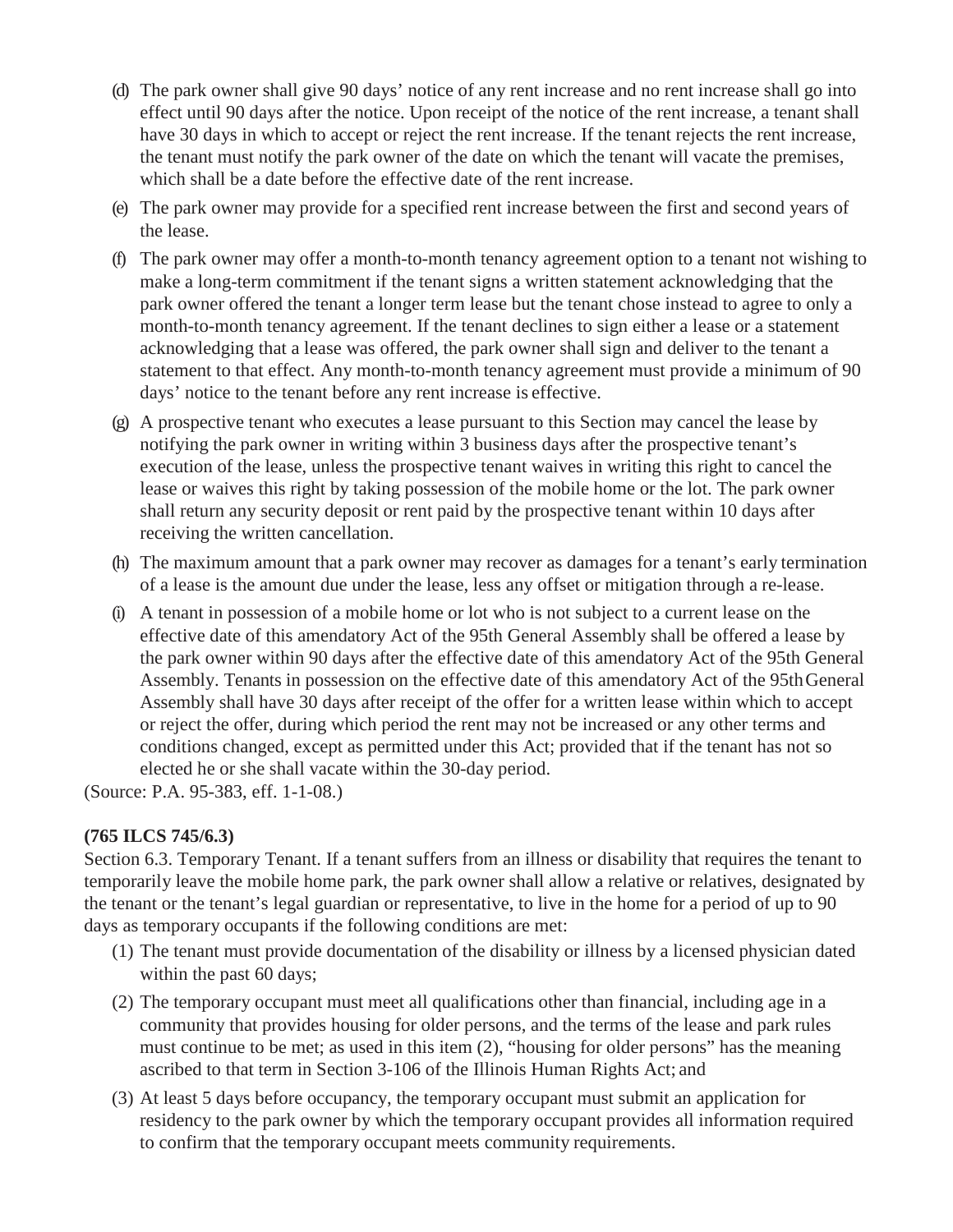After the 90-day temporary occupancy period, the temporary occupant shall be required to provide documentation of ongoing financial ability to pay the costs relative to occupancy. (Source: P.A. 95-383, eff. 1-1-08.)

#### **(765 ILCS 745/6.4)**

Section 6.4. Rent Deferral Program. A tenant or co-tenants may defer, for up to one year, payment of the amount by which the rent has most recently been increased if the tenant or co-tenants provide proof of inability to pay the increased rent amount by meeting the following requirements within 30 days of the date on which the tenant or co-tenants receive either a new lease or a notice of rent increase:

- (1) The tenant or co-tenants attest, by sworn affidavit, that they shall diligently proceed to list their mobile home with a licensed sales entity and market it for sale;
- (2) The tenant or co-tenants attest, by sworn affidavit, that the proposed new lease amount will exceed 45% of the tenant's or co-tenants' current taxable and non-taxable income, fromwhatever source derived; and
- (3) The tenant or co-tenants provide verification in the form of a tax return and other such documents as may be required to independently verify the annual income and assets of the tenant or co-tenants.

If the tenant or co-tenants meet the above requirements, the tenant or co-tenants may continue to reside in the mobile home for a period of up to 12 months or the date on which the tenant or co-tenants sell the mobile home to a new tenant approved by the park owner, whichever date is earlier. The tenant or cotenants must remain current on all rent payments at the rental amount due before the notice of the rent increase. The tenant or co-tenants shall be required to pay, upon sale of the home, the deferred rent portion which represents the difference between the actual monthly rental amount paid starting from the effective date of the rent increase and the monthly amount due per the rent increase notice without any additional interest or penalty charges.

(Source: P.A. 95-383, eff. 1-1-08.)

#### **(765 ILCS 745/6.5)**

Sec. 6.5. Disclosure. A park owner must disclose in writing the following with every lease or sale and upon renewal of a lease of a mobile home or lot in a mobile home park or manufactured home community:

- (1) the rent charged for the mobile home or lot in the past 5 years;
- (2) the park owner's responsibilities with respect to the mobile home or lot;
- (3) nformation regarding any fees imposed in addition to the base rent;
- (4) information regarding late payments;
- (5) information regarding any privilege tax that is applicable;
- (6) information regarding security deposits, including the right to the return of security deposits and interest as provided in Section 18 of this Act;
- (7) information on a 3-year rent increase projection which includes the 2 years of the lease and the year immediately following. The basis for such rent increases may be a fixed amount, a "notto exceed" amount, a formula, an applicable index, or a combination of these methodologies as elected by the park owner. These increases may be in addition to all the non-controllable expenses including, but not limited to, property taxes, government assessments, utilities, and insurance;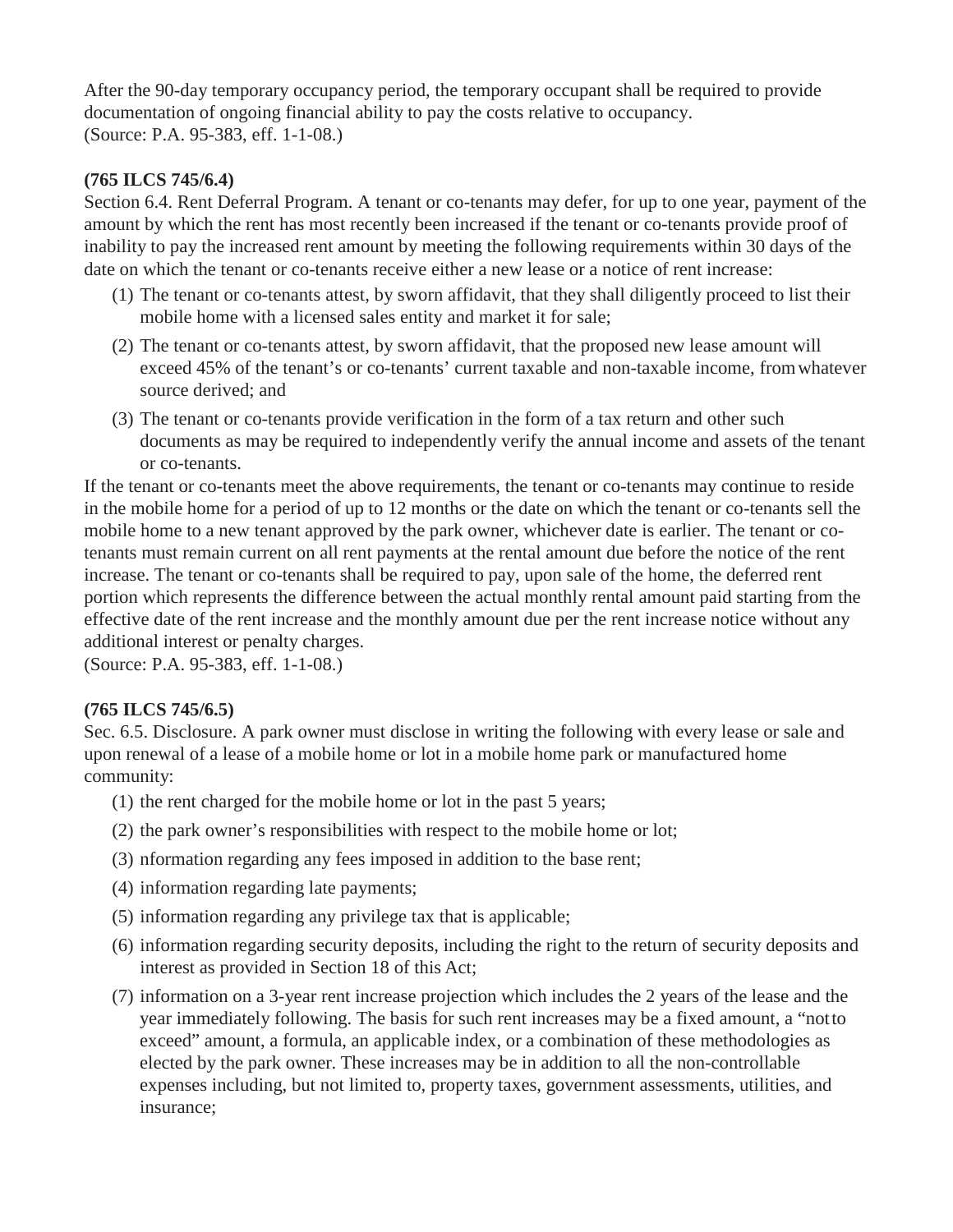- (8) the name of the legal entity that owns the manufactured home community or mobile home park, and either: (a) the name, address, and telephone number of the property manager or designated agent for the manufactured home community or mobile home park; or (b) the address and telephone number of the legal entity that owns the manufactured home community or mobile home park, if the manufactured home community or mobile home park does not have a property manager or designated agent; and
- (9) information contained in any inspection notice required to be posted under subsection (b) of Section 6.7 of this Act.

The park owner must update the written disclosure at least once per year. The park owner must advise tenants who are renewing a lease of any changes in the disclosure from any prior disclosure. Within 20 days after the closing of a purchase and sale of a manufactured home community or mobile home park that results in a change in the owner, the purchaser or the representative of the purchaser must provide written notice to each homeowner of the new owner and either: (i) the name, address, and telephone number of the property manager or designated agent for the manufactured home community or mobile home park; or (ii) the address and telephone number of the legal entity that owns the manufactured home community or mobile home park if the manufactured home community or mobile home park does not have a property manager or designated agent. The written notice may be provided by hand delivery to the resident's home, by United States mail or a recognized courier service, by posting in the office of the custodian of the park or in the clubhouse or other area of the park where park residents gather, or by posting on a community bulletin board.

The changes to this Section by this amendatory Act of the 98th General Assembly apply to disclosures made and changes of ownership that take place on or after January 1, 2015. (Source: P.A. 98-1062, eff. 1-1-15.)

#### **(765 ILCS 745/6.6)**

Sec. 6.6. Notice of bankruptcy or foreclosure proceedings. If a bankruptcy case is commenced by or against a park owner by the filing of a voluntary or involuntary petition under Title 11 of the United States Code, if a receiver is appointed by a court of competent jurisdiction in a case filed by or against a park owner, or if a foreclosure proceeding is initiated against the park property by a creditor of the park owner, then: (i) the park owner shall provide written notice of the commencement of the bankruptcy or foreclosure to the tenant within 30 days of process having been properly served upon the park owner notifying the park owner of the commencement of the case or proceeding, or, with respect to a voluntary petition filed by the park owner under Title 11 of the United States Code, within 30 days of the park owner's filing of the petition; and (ii) the receiver shall notify all tenants of the park of its appointment in accordance with the provisions of subsection (f) of Section 15-1704 of the Code of Civil Procedure. The park owner shall cause the written notice from the park owner required by subclause (i) of the immediately preceding sentence to be served by delivering a copy to the known occupant or by leaving the notice with some person of the age of 13 years or upwards who is residing on or in the leased premises or who is in possession of the leased premises or by sending a copy of the notice to the known occupant by first-class mail addressed to the occupant by the name known to the park owner. (Source: P.A. 98-1062, eff. 1-1-15.)

#### **(765 ILCS 745/6.7)**

Sec. 6.7. Violations; inspection reports; postings; penalty.

(a) Any nonconformance with a statute, rule, or ordinance applicable to the mobile home park or manufactured home community constitutes a violation. The authority having jurisdictionshall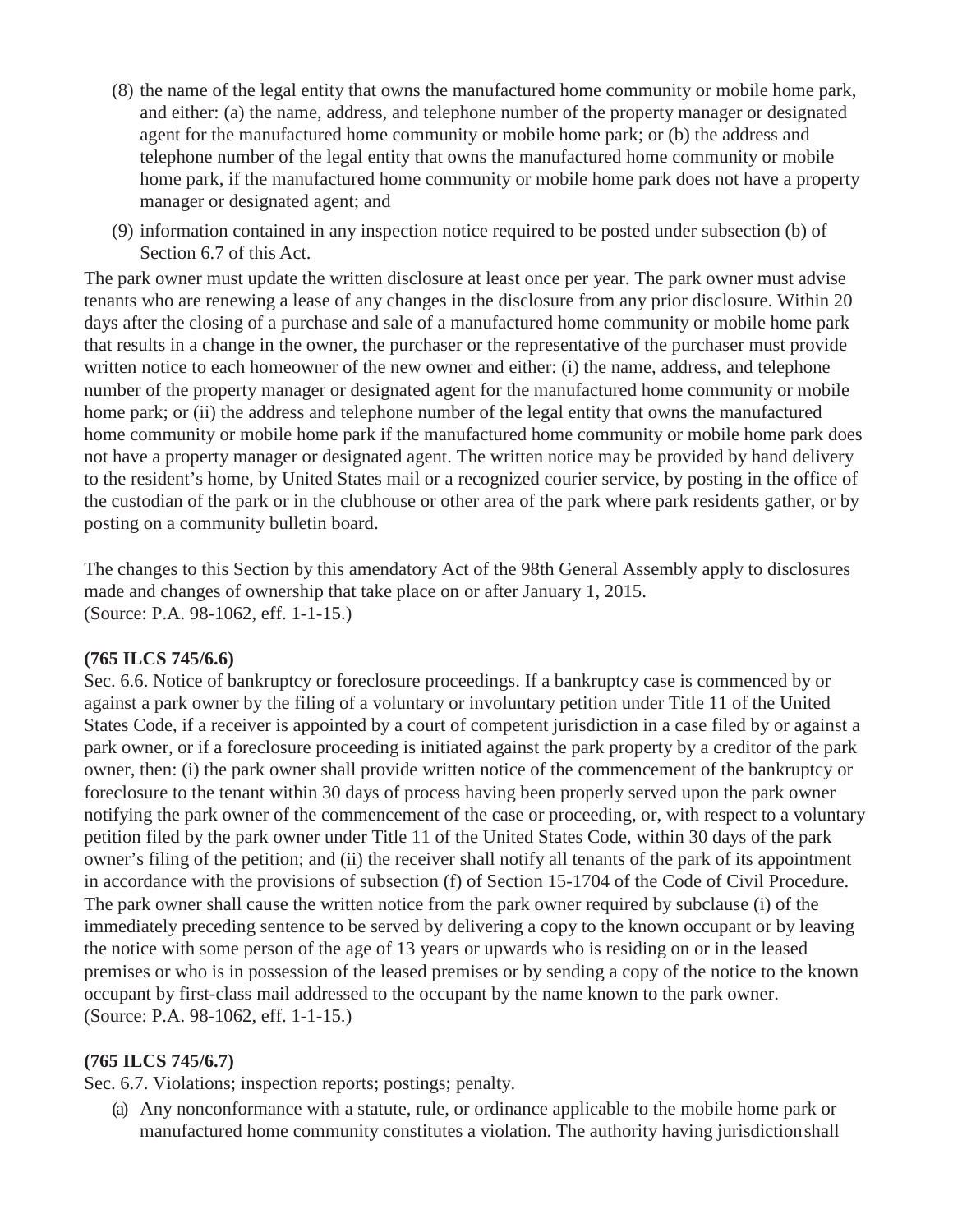identify violations in an inspection report. The inspection report shall be served upon the park owner or managing agent in person or by certified United States mail, return receipt requested, postage prepaid.

- (b) The park owner or its managing agent shall post in a conspicuous place any inspection report received from the authority having jurisdiction regarding health and life safety violations as defined in rules promulgated by the Illinois Department of Public Health. The inspection report shall be posted beginning the business day after the date by which the violation or violations must be corrected as set forth in the inspection report issued by the authority having jurisdiction. The posting may be removed only when:
	- (1) the authority having jurisdiction has issued written authorization to remove the posting; or
	- (2) the park owner or its managing agent has corrected the violation or violations, served notice to the authority having jurisdiction that the violation or violations have been corrected by submitting such documentation or affidavit as may be necessary to substantiate the correction by certified United States mail, return receipt requested, postage prepaid, and no less than 15 days have expired from the mailing date of the notice to the authority having jurisdiction.
- (c) Nothing in this Act may be construed to diminish, impair, or otherwise affect the authority of the authority having jurisdiction to charge violations under the Mobile Home Park Act or any other statute, rule, or ordinance applicable to the mobile home park or manufactured home community.
- (d) Failure to comply with the requirements of this Section subjects the park owner or managing agent to a \$250 penalty. The penalty shall be payable to the authority having jurisdiction which issued the inspection report citing violations.
- (e) For purposes of enforcement of this Section by the Illinois Department of Public Health, the Illinois Administrative Procedure Act is hereby expressly adopted. The Illinois Departmentof Public Health has the authority to promulgate rules to enforce this Section.
- (f) For purposes of enforcement of this Section by any authority having jurisdiction other than the Illinois Department of Public Health, the authority having jurisdiction has the authority to adopt ordinances to enforce this Section.

(Source: P.A. 98-1062, eff. 1-1-15.)

#### **(765 ILCS 745/7) (from Ch. 80, par. 207)**

Section 7. Effect of Unsigned Lease. If the tenant shall fail to sign a written lease which has been signed and tendered to him by the owner and shall further provide the owner with a rejection in writing of such offer, the tenant's continuation of possession and payment of rent without reservation shall constitute an acceptance of the lease with the same effect as if it had been signed by the tenant. (Source: P.A. 81-637.)

#### **(765 ILCS 745/8) (from Ch. 80, par. 208)**

Section 8. Renewal of Lease.

- (a) Every lease of a mobile home or lot in a mobile home park shall contain an option which automatically renews the lease; unless:
	- (1) the tenant shall notify the owners 30 days prior to the expiration of the lease that he does not intend to renew the lease;
	- (2) the park owner shall notify the tenant 30 days prior to the expiration of the lease that the lease will not be renewed and specify in writing the reasons, such as violations of park rules, health and safety codes or irregular or non-payment of rent;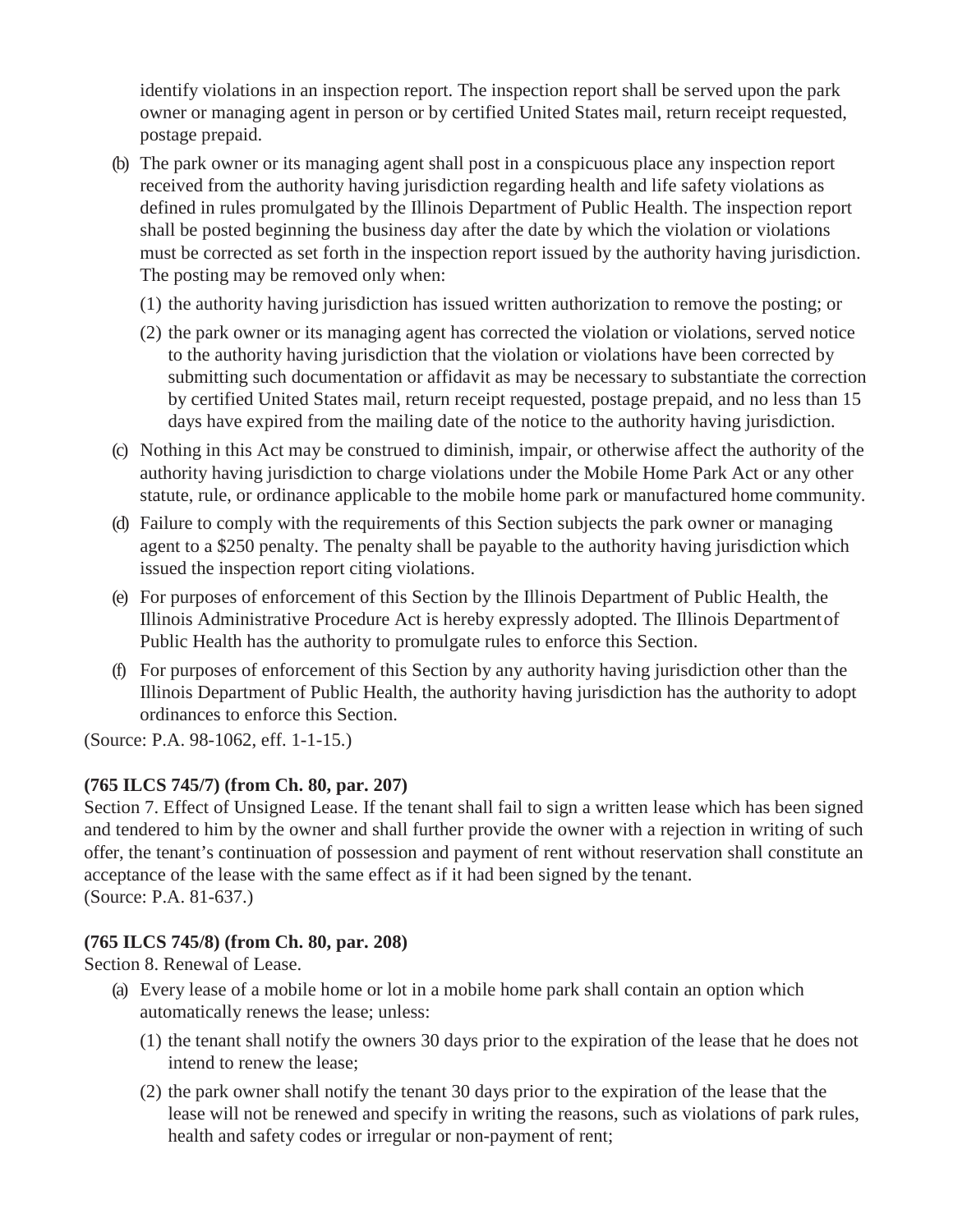- (3) the park owner elects to cease the operation of either all or a portion of the mobile home park; or
- (4) the park owner seeks to change the terms of the agreement pursuant to subsection (b) in which case the procedures set forth in subsection (b) shall apply, unless the only change is in the amount of rent, in which case it is sufficient if the park owner provides a letter notice to the tenant stating the changed rent amount; any notice of a change in the amount of rent shall advise the tenant that the tenant will be given a copy of the lease, upon request, at no charge and that no other changes in the lease are allowed.
- (b) If there is no change in the lease, the park owner must provide the tenant with a letter notice stating there will be no change in the lease terms unless a new lease is signed. If there is a change in the rent, the park owner must offer to provide the tenant a copy of the lease without charge upon request.

(c) All notices required under this Section shall be by first class mail or personal service.

(Source: P.A. 95-383, eff. 1-1-08.)

#### **(765 ILCS 745/8.5) (from Ch. 80, par. 208)**

Section 8.5. Park Closure. If a park owner elects to cease the operation of either all or a portion of the mobile home park, the tenants shall be entitled to at least 12 months' notice of such ceasing of operations. If 12 months or more remain on the existing lease at the time of notice, the tenant is entitled to the balance of the term of his or her lease up to the date of the closing. If less than 12 months remain in the term of his or her lease, the tenant is entitled to the balance of his or her lease plus a written month-to-month tenancy and rent must remain at the expiring lease rate to provide him or her with a full 12 months' notice.

(Source: P.A. 95-383, eff. 1-1-08.)

#### **(765 ILCS 745/9) (from Ch. 80, par. 209)**

Section 9. The Terms of Fees and Rents. The terms for payment of rent shall be clearly set forth and all charges for services, ground or lot rent, unit rent, or any other charges shall be specifically itemized in the lease and in all billings of the tenant by the park owner.

The owner shall not change the rental terms nor increase the cost of fees, except as provided herein.

The park owner shall not charge a transfer or selling fee as a condition of sale of a mobile home that is going to remain within the park unless a service is rendered.

Rents charged to a tenant by a park owner may be increased upon the renewal of a lease. Notification of an increase shall be delivered 90 days prior to expiration of the lease.

The park owner shall not charge or impose upon a tenant any fee or increase in rent which reflects the cost to the park owner of any fine, forfeiture, penalty, money damages, or fee assessed or awarded by a court of law against the park owner, including any attorney's fees and costs incurred by the park owner in connection therewith unless the fine, forfeiture, penalty, money damages, or fee was incurred as a result of the tenant's actions.

(Source: P.A. 95-383, eff. 1-1-08.)

#### **(765 ILCS 745/9.5)**

Section 9.5. Abandoned or Repossessed Properties. In the event of the sale of abandoned or repossessed property, the park owner shall, after payment of all outstanding rent, fees, costs, and expenses to the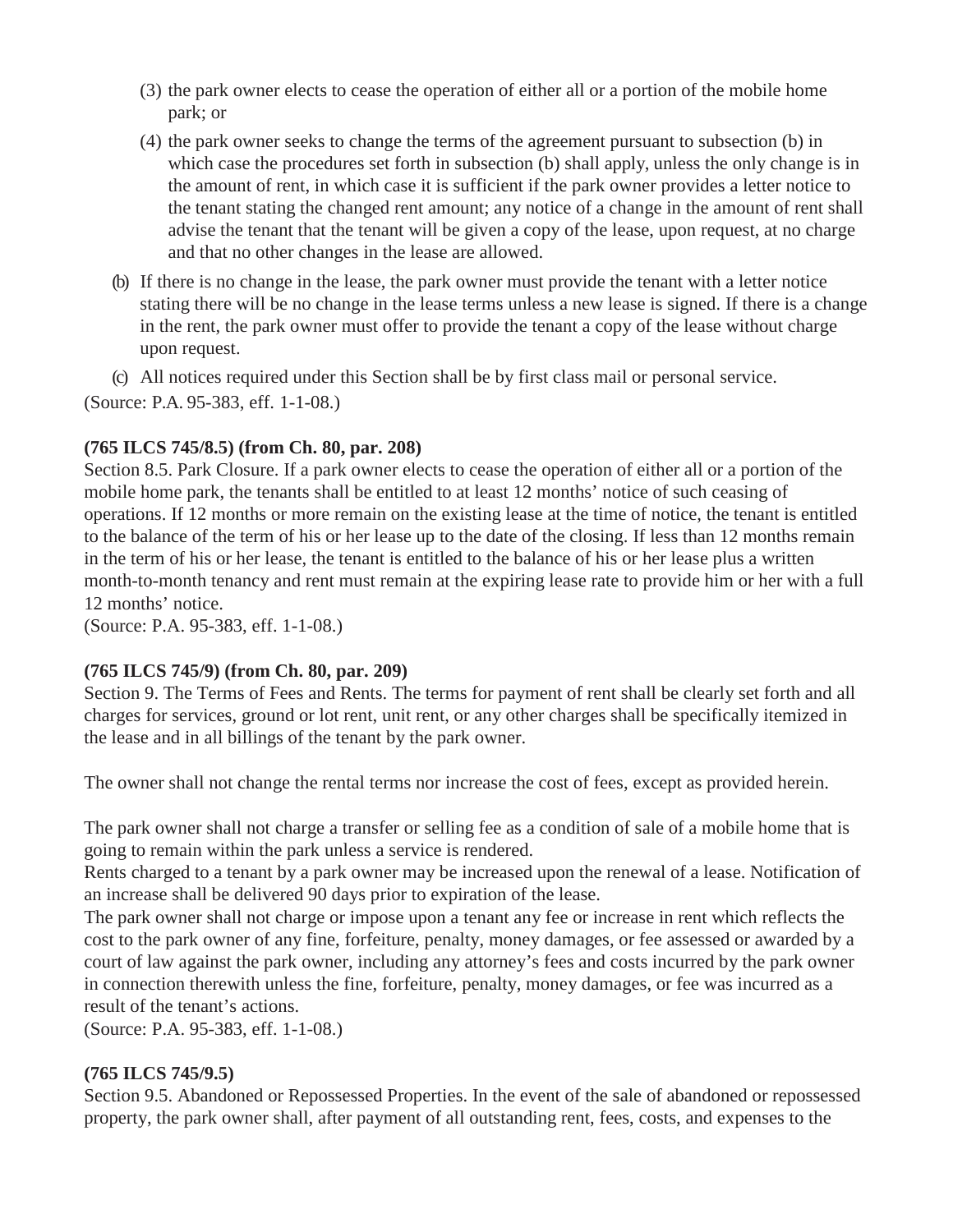community, pay any remaining balance to the title holder of the abandoned or repossessed property. If the tenant cannot be found through a diligent inquiry after 90 days, then the funds shall be forfeited. As used in this Section, "diligent inquiry" means sending a notice by certified mail to the last known address. (Source: P.A. 95-383, eff. 1-1-08.)

#### **(765 ILCS 745/10) (from Ch. 80, par. 210)**

Section 10. Waiver of Provisions. Any provision of a lease whereby any provisions of this Act are waived is declared void. (Source: P.A. 81-637.)

#### **(765 ILCS 745/11) (from Ch. 80, par. 211)**

Section 11. Provisions of mobile home park leases. Any lease hereafter executed or currently existing between an owner and tenant in a mobile home park in this State shall also contain, or shall be made to contain, the following covenants binding the owner at all times during the term of the lease to:

- (a) identify to each tenant prior to his occupancy the lot area for which he will be responsible;
- (b) keep all exterior property areas not in the possession of a tenant, but part of the mobile home park property, free from the species of weeds and plant growth which are generally noxious or detrimental to the health of the tenants;
- (c) maintain all electrical, plumbing, gas or other utilities provided by him in good working condition with the exception of emergencies after which repairs must be completed within a reasonable period of time;
- (d) maintain all subsurface water and sewage lines and connections in good working order;
- (e) respect the privacy of the tenants and if only the lot is rented, agree not to enter the mobile home without the permission of the mobile home owner, and if the mobile home is the property of the park owner, to enter only after due notice to the tenant, provided, the park owner or his representative may enter without notice in emergencies;
- (f) maintain all roads within the mobile home park in good condition;
- (g) include a statement of all services and facilities which are to be provided by the park owner for the tenant, e.g. lawn maintenance, snow removal, garbage or solid waste disposal, recreation building, community hall, swimming pool, golf course, Laundromat, etc.;
- (h) disclose the full names and addresses of all individuals in whom all or part of the legal or equitable title to the mobile home park is vested, or the name and address of the owners' designated agent;
- (i) provide a custodian's office and furnish each tenant with the name, address andtelephone number of the custodian and designated office.

(Source: P.A. 90-655, eff. 7-30-98.)

#### **(765 ILCS 745/12) (from Ch. 80, par. 212)**

Sec. 12. Lease prohibitions. No lease hereafter executed or currently existing between a park owner and tenant in a mobile home park or manufactured home community in this State shall contain any provision:

- (a) Permitting the park owner to charge a penalty fee for late payment of rent without allowinga tenant a minimum of 5 days beyond the date the rent is due in which to remit such payment;
- (b) Permitting the park owner to charge an amount in excess of one month's rent as a security deposit;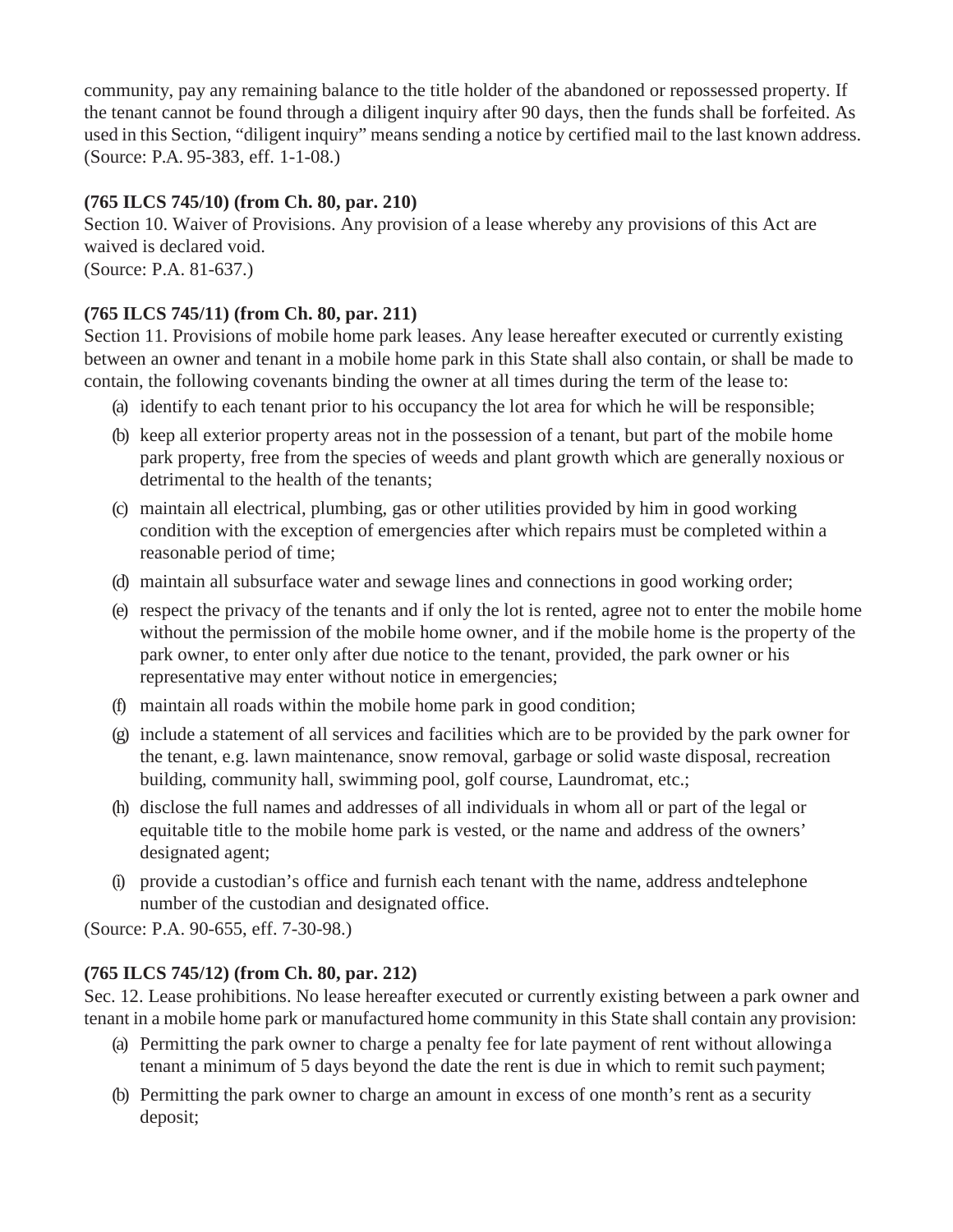- (c) Requiring the tenant to pay any fees not specified in the lease;
- (d) Permitting the park owner to transfer, or move, a mobile home to a different lot, including a different lot in the same mobile home park or manufactured home community, during the term of the lease;
- (e) Waiving the homeowner's right to a trial by jury.

If one provision of a lease is invalid, that does not affect the validity of the remaining provisions of the lease. (Source: P.A. 98-1062, eff. 1-1-15.)

#### **(765 ILCS 745/12a) (from Ch. 80, par. 212a)**

Section 12a. No lease hereafter executed between a mobile home park owner and a tenant in such a park in this State shall contain any provision requiring the tenant to purchase a mobile home from the park owner, or requiring that if the tenant purchases any mobile home during the lease term that such mobile home must be purchased from the park owner, and no such requirement shall be made as a condition precedent to entering into a lease agreement with any such tenant.

(Source: P.A. 85-1214.)

#### **(765 ILCS 745/13) (from Ch. 80, par. 213)**

Section 13. Tenant's Duties. The tenant shall agree at all times during the tenancy to:

- (a) Keep the mobile home unit, if he rents such, or the exterior premises if he rents a lot, in a clean and sanitary condition, free of garbage and rubbish;
- (b) Refrain from the storage of any inoperable motor vehicle;
- (c) Refrain from washing all vehicles except at an area designated by park management;
- (d) Refrain from performing any major repairs of motor vehicles at any time;
- (e) Refrain from the storage of any icebox, stove, building material, furniture or similar items on the exterior premises;
- (f) Keep the supplied basic facilities, including plumbing fixtures, cooking and refrigeration equipment and electrical fixtures in a leased mobile home unit in a clean and sanitary condition and be responsible for the exercise of reasonable care in their proper use and operation;
- (g) Not deliberately or negligently destroy, deface, damage, impair or remove any part of the premises or knowingly permit any person to do so;
- (h) Conduct himself and require other persons on the premises with his consent to conduct themselves in a manner that will not affect or disturb his neighbors' peaceful enjoyment of the premises;
- (i) Abide by all the rules or regulations concerning the use, occupation and maintenance of the premises; and
- (j) Abide by any reasonable rules for guest parking which are clearly stated.

(Source: P.A. 97-813, eff. 7-13-12.)

#### **(765 ILCS 745/14) (from Ch. 80, par. 214)**

Section 14. Rules and regulations of park. Rules and regulations promulgated and adopted by the park owner are enforceable against a tenant only if:

(a) A copy of all rules and regulations was delivered by the park owner to the tenant prior tohis signing the lease;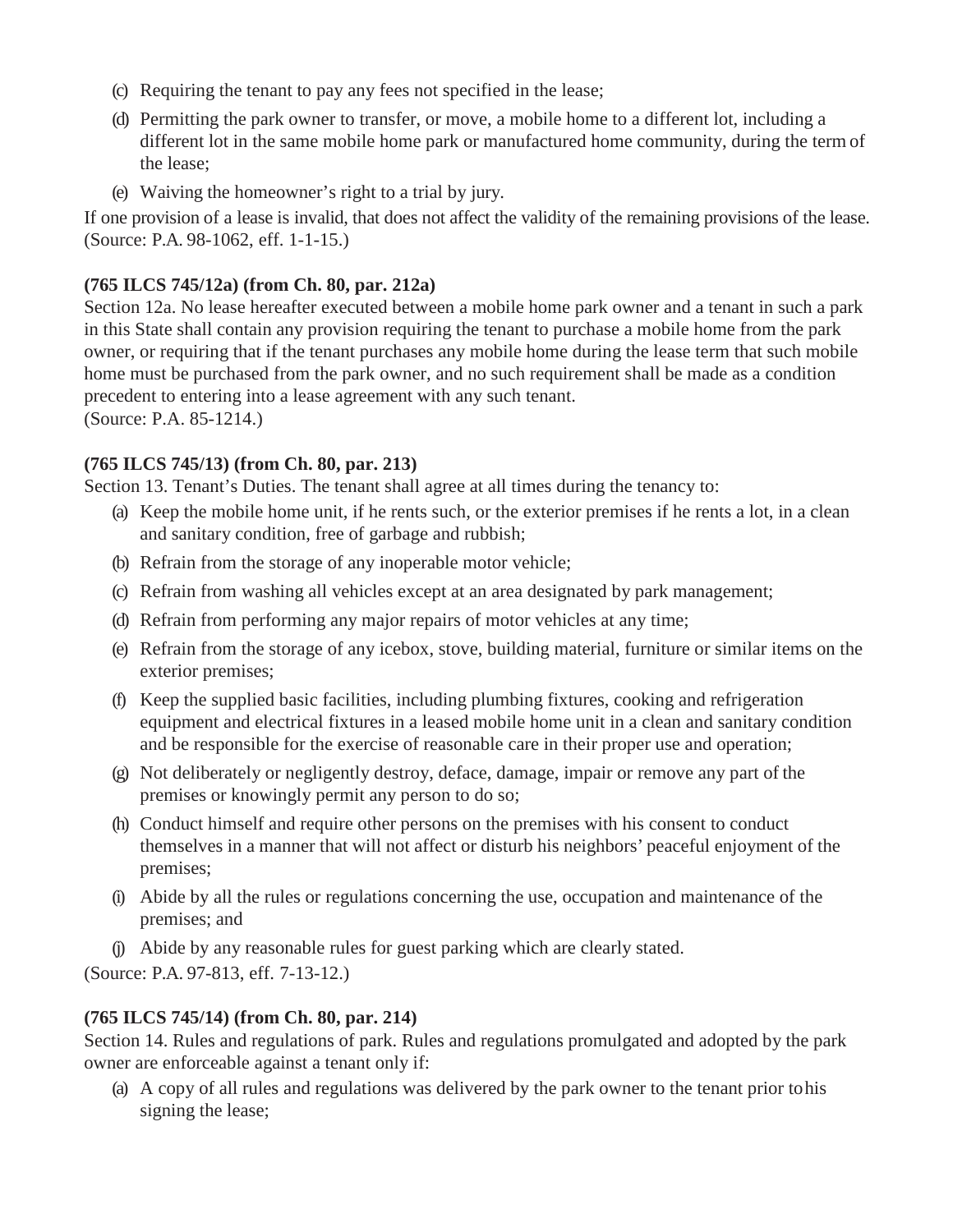- (b) The purpose of such rules and regulations is to promote the convenience, safety and welfare of the tenants, preserve park property from damage or to fairly distribute park services and facilities to the tenants;
- (c) They are reasonably related to the purpose for which adopted;
- (d) They apply to all tenants in a fair manner;
- (e) They are sufficiently explicit in prohibition, direction or limitation of the tenant's conduct to fairly inform him of what he must or must not do to comply; and
- (f) They are not for the purpose of evading the obligation of the park owner.

A rule or regulation adopted during the term of a lease is enforceable against the tenant only if 30 days written notice of its adoption is given the tenant and such rule or regulation is not in violation of the terms and conditions of the lease.

(Source: P.A. 81-637.)

#### **(765 ILCS 745/14-1) (from Ch. 80, par. 214-1)**

Section 14-1. The Department of Public Health shall produce and distribute a pamphlet setting forth clearly, and in detail, the tenant's and park operator's rights and obligations under this Act. The pamphlet shall be produced within 90 days of the effective date of this amendatory Act of 1992.

Each park owner shall make these pamphlets available to all current tenants within 60 days after receiving the pamphlets. This requirement may be satisfied by distributing or mailing the pamphlets to each tenant. All new tenants shall be offered a pamphlet at or before the time at which they are offered a written lease.

A violation of the provisions of this Section shall not render any lease void or voidable nor shall it constitute:

(1) A defense to any action or proceeding to enforce the lease.

(2) A defense to any action or proceeding for breach of the lease.

(Source: P.A. 87-1078.)

#### **(765 ILCS 745/14.2)**

Section 14.2. Relocation plan. The Department of Public Health shall facilitate the development of a plan to address the relocation efforts of manufactured home or mobile home owners who are compelled to relocate due to (i) the sale of the manufactured home community or mobile home park in which they live to a person or entity which will use the property for a use other than as a manufactured home community or mobile home park or (ii) the closure of or the cessation of the operation of the manufactured home community or mobile home park in which they live. The plan shall be developed in cooperation with members of the General Assembly, manufactured home owners, mobile home owners, manufactured home community owners, mobile home park owners, and the respective statewide organizations that represent manufactured home owners, mobile home owners, manufactured home community owners, or mobile home park owners. Both the Illinois Department of Public Health and the Illinois Housing Development Authority will participate in this collaborative effort by providing office space for meetings and information on matters that arise in which the agencies have expertise, such as issues relating to public health and options for affordable housing, respectively. The plan shall include provisions for the special counseling of manufactured home or mobile home owners displaced from the manufactured home community or mobile home park in which they live; the relocation or shelter needs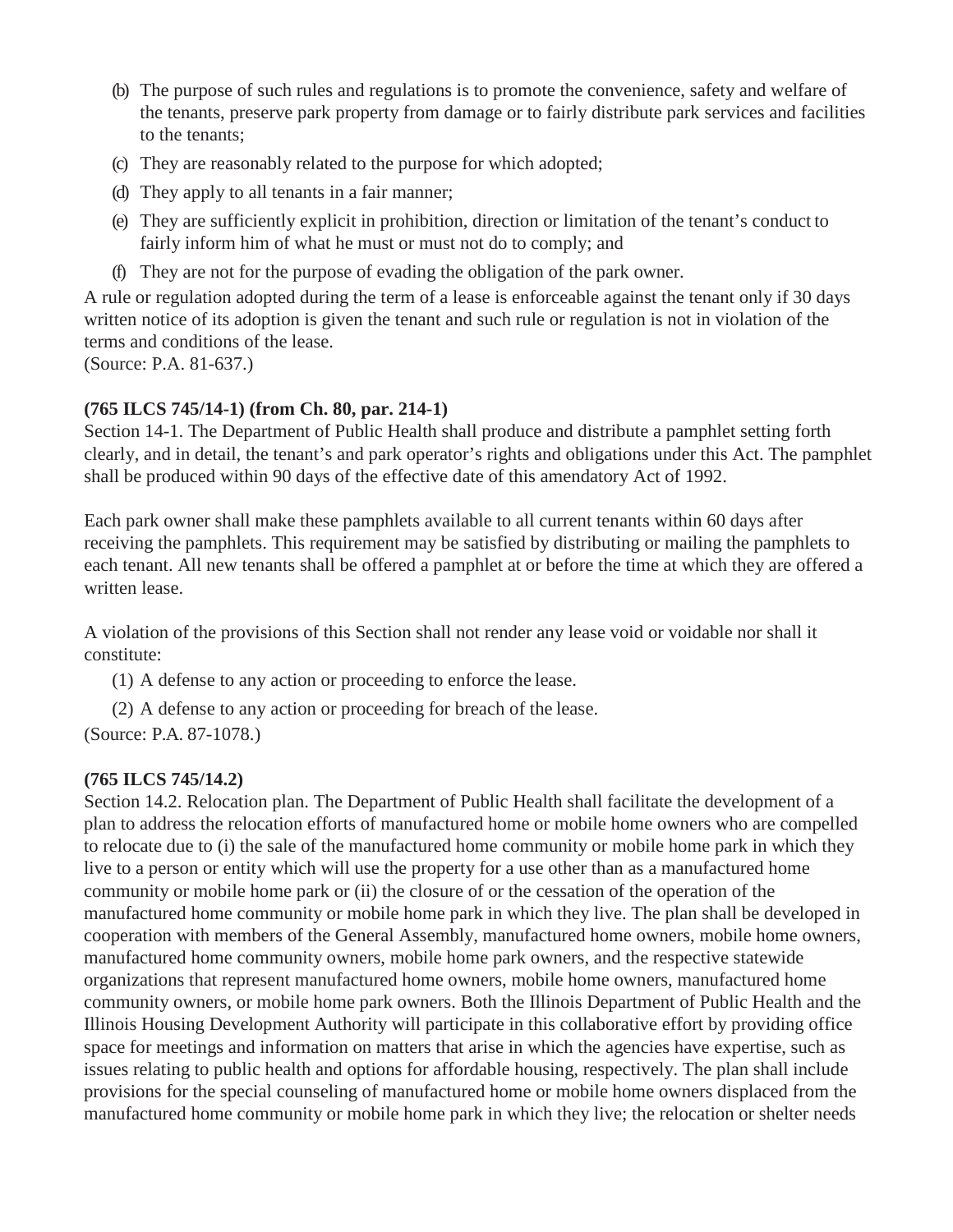of displaced manufactured home or mobile home owners; and the creation of a Manufactured Housing Relocation Fund. The plan may include proposed legislation. No later than October 1, 2011, the plan and any proposed legislation shall be submitted to the President of the Senate, the Senate Minority Leader, the Speaker of the House of Representatives, and the House Minority Leader. (Source: P.A. 97-536, eff. 8-23-11.)

#### **(765 ILCS 745/15) (from Ch. 80, par. 215)**

Section 15. Statutory grounds for eviction. A park owner may terminate the lease and evict a tenant for any one or more of the following acts:

- (a) Non-payment of rent due;
- (b) Failure to comply with the park rules;
- (c) Failure to comply with local ordinances and State laws regulating mobile homes.

(Source: P.A. 81-637.)

#### **(765 ILCS 745/16) (from Ch. 80, par. 216)**

Section 16. Improper grounds for eviction. The following conduct by a tenant shall not constitute grounds for eviction or termination of the lease, nor shall an eviction order be entered against a tenant:

- (a) As a reprisal for the tenant's effort to secure or enforce any rights under the lease or the laws of the State of Illinois, or its governmental subdivisions of the United States;
- (b) As a reprisal for the tenant's good faith complaint to a governmental authority of the park owner's alleged violation of any health or safety law, regulation, code or ordinance, or State law or regulation which has as its objective the regulation of premises used for dwelling purposes;
- (c) As a reprisal for the tenant's being an organizer or member of, or involved in any activities relative to a home owners association.

(Source: P.A. 100-173, eff. 1-1-18.)

#### **(765 ILCS 745/17) (from Ch. 80, par. 217)**

Section 17. Notice required by Law. The following notice shall be printed verbatim in a clear and conspicuous manner in each lease or rental agreement of a mobile home or lot:

#### "IMPORTANT NOTICE REQUIRED BY LAW:

The rules set forth below govern the terms of your lease of occupancy arrangement with this mobile home park. The law requires all of these rules and regulations to be fair and reasonable, and if not, such rules and regulations cannot be enforced against you. You may continue to reside in the park as long as you pay your rent and abide by the rules and regulations of the park. You may only be evicted for nonpayment of rent, violation of laws, or for violation of the rules and regulations of the park and the terms of the lease. If this park requires you to deal exclusively with a certain fuel dealer or other merchant for goods or service in connection with the use or occupancy of your mobile home or on your mobile home lot, the price you pay for such goods or services may not be more than the prevailing price in this locality for similar goods and services. You may not be evicted for reporting any violations of law or health and building codes to boards of health, building commissioners, the department of the Attorney General or any other appropriate government agency."

(Source: P.A. 81-637.)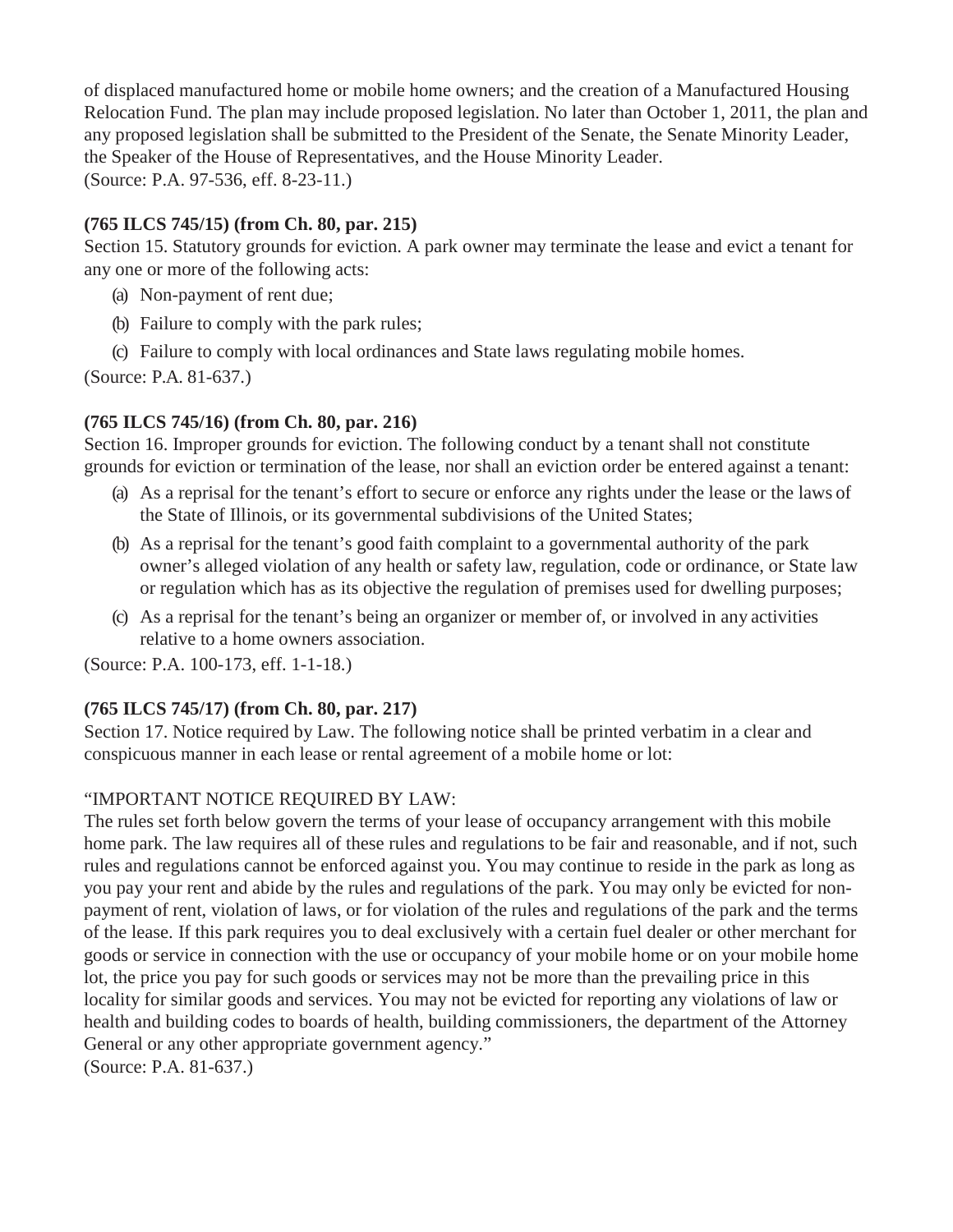#### **(765 ILCS 745/18) (from Ch. 80, par. 218)**

Sec. 18. Security deposit; Interest.

(a) If the lease requires the tenant to provide any deposit with the park owner for the term of the lease, or any part thereof, said deposit shall be considered a Security Deposit. Security Deposits shall be returned in full to the tenant, provided that the tenant has paid all rent due in full for the term of the lease and has caused no actual damage to the premises.

The park owner shall furnish the tenant, within 15 days after termination or expiration of the lease, an itemized list of the damages incurred upon the premises and the estimated cost for the repair of each item. The tenant's failure to object to the itemized list within 15 days shall constitute an agreement upon the amount of damages specified therein. The park owner's failure to furnish such itemized list of damages shall constitute an agreement that no damages have been incurred upon the premises and the entire security deposit shall become immediately due and owing to the tenant.

The tenant's failure to furnish the park owner a forwarding address shall excuse the park owner from furnishing the list required by this Section.

(b) A park owner of any park regularly containing 25 or more mobile homes shall pay interest to the tenant, on any deposit held by the park owner, computed from the date of the deposit at a rate equal to the interest paid by the largest commercial bank, as measured by total assets, having its main banking premises in this State on minimum deposit passbook savings accounts as of December 31 of the preceding year on any such deposit held by the park owner for more than 6 months. However, in the event that any portion of the amount deposited is utilized during the period for which it is deposited in order to compensate the owner for non-payment of rent or to make a good faith reimbursement to the owner for damage caused by the tenant, the principal on which the interest accrues may be recomputed to reflect the reduction for the period commencing on the first day of the calendar month following the reduction.

The park owner shall, within 30 days after the end of each 12-month period, pay to the tenant any interest owed under this Section in cash, provided, however, that the amount owed may be applied to rent due if the owner and tenant agree thereto.

A park owner who willfully fails or refuses to pay the interest required by this Act shall, upon a finding by a circuit court that he willfully failed or refused to pay, be liable for an amount equal to the amount of the security deposit, together with court costs and a reasonable attorney's fee.

(c) A park owner, as landlord, shall hold in trust all security deposits received from a tenant in one or more banks, savings banks, or credit unions, the accounts of which are insured by the Federal Deposit Insurance Corporation, the National Credit Union Administration Share Insurance Fund, or other applicable entity under law. A security deposit and the interest due under subsection (b) of this Section is the property of the tenant until the deposit is returned to the tenant or used to compensate, or applied to the tenant's obligations to, the park owner, as landlord, in accordance with the lease or applicable State and local law. The security deposit shall not be commingled with the assets of the park owner, and shall not be subject to the claims of any creditor of the park owner or any party claiming an interest in the deposit through the park owner, including a foreclosing mortgagee or trustee in bankruptcy; provided that this subsection does not prevent a foreclosing mortgagee, receiver, or trustee from taking over control of the applicable bank account holding the security deposits, which may include moving the security deposits to another bank account meeting the requirements of this Section, provided that the mortgagee, receiver, or trustee: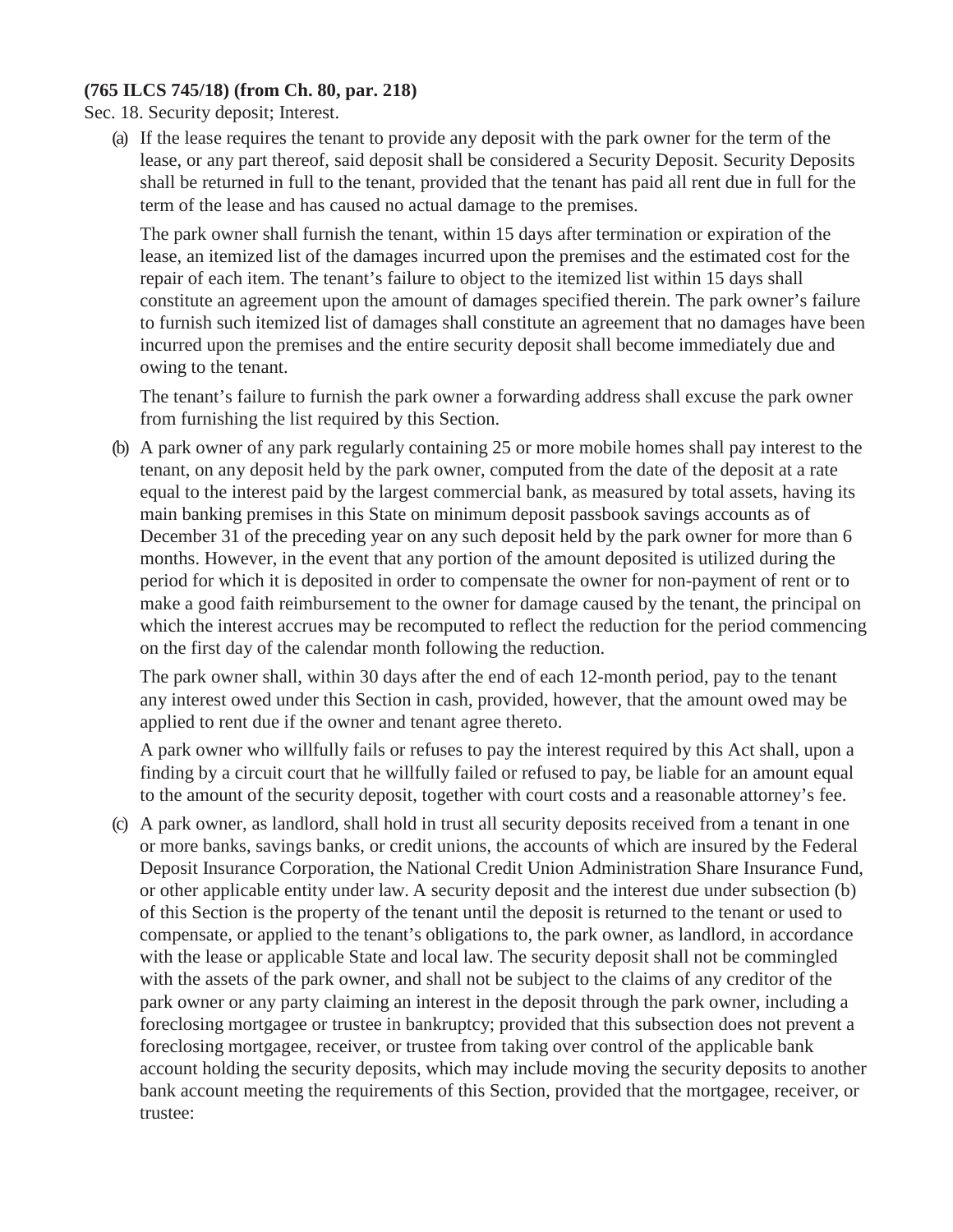- (1) shall continue to hold the security deposits in trust as provided in, and subject to, the provisions of this Section; and
- (2) is entitled to use a security deposit to compensate, and apply a security deposit to discharge the obligations of the tenant to, the park owner as permitted by the lease or applicable State and local law.

(Source: P.A. 98-1062, eff. 1-1-15.)

#### **(765 ILCS 745/19) (from Ch. 80, par. 219)**

Section 19. Purchase of Goods and Services.

- (a) No park owner shall restrict a tenant in his choice of a seller of fuel, furnishings, accessories or goods or services connected with a mobile home unless such restriction is necessary to protect the health or safety of the park residents. The park owner may determine by rule or regulation the style or quality of exterior equipment to be purchased by the tenant from a vendor of the tenant's choosing. Provided that no park owner shall be required to permit service vehicles in the park in such numbers and with such frequency that a danger is created for pedestrian traffic in the park.
- (b) No park owner shall require as a condition of tenancy or continued tenancy for a tenant to purchase fuel oil or bottled gas from any particular fuel oil or bottled gas dealer or distributor. Provided that this Section shall not apply to a park owner who provides a centralized distribution system for fuel oil or bottled gas, or both, for residents therein. No park owner providing a centralized distribution system shall charge residents more than a reasonable retail price.

(Source: P.A. 81-637.)

#### **(765 ILCS 745/20) (from Ch. 80, par. 220)**

Section 20. Gifts, Donations, Bonus, Gratuity, Etc.

- (a) Any park owner who, directly or indirectly, receives, collects or accepts from any person any donation, gratuity, bonus or gift, in addition to lawful charges, upon the representation that compliance with the request or demand will facilitate, influence or procure an advantage in entering into an agreement, either oral or written, for the lease or rental of real property, or contract of sale of a mobile home, or any park owner or his representative, who refuses to enter into such lease or contract of sale unless he receives, directly or indirectly, a donation, gratuity, bonus or gift, or any park owner or his representative who directly or indirectly aids, abets, requests or authorizes any other person to violate any provision of this Section, commits a violation of this Act.
- (b) Any person who pays such donation, gratuity, bonus or gift may recover twice its value, together with costs of the action, against any such person in violation of this Section.

(Source: P.A. 81-637.)

#### **(765 ILCS 745/20.5)**

Section 20.5. Publication of false or misleading information; remedies. Any person who pays anything of value toward the purchase of a mobile home or placement of a mobile home in a mobile home park located in this State in reasonable reliance upon any material statement or information that is false or misleading and published by or under authority from the park owner or developer in advertising and promotional materials, including, but not limited to, a prospectus, the items required as exhibits to a prospectus, brochures, and newspaper advertising, shall have a cause of action to rescind the contract or collect damages from the developer, park owner, or mobile home dealer for her or his loss. (Source: P.A. 93-1043, eff. 6-1-05.)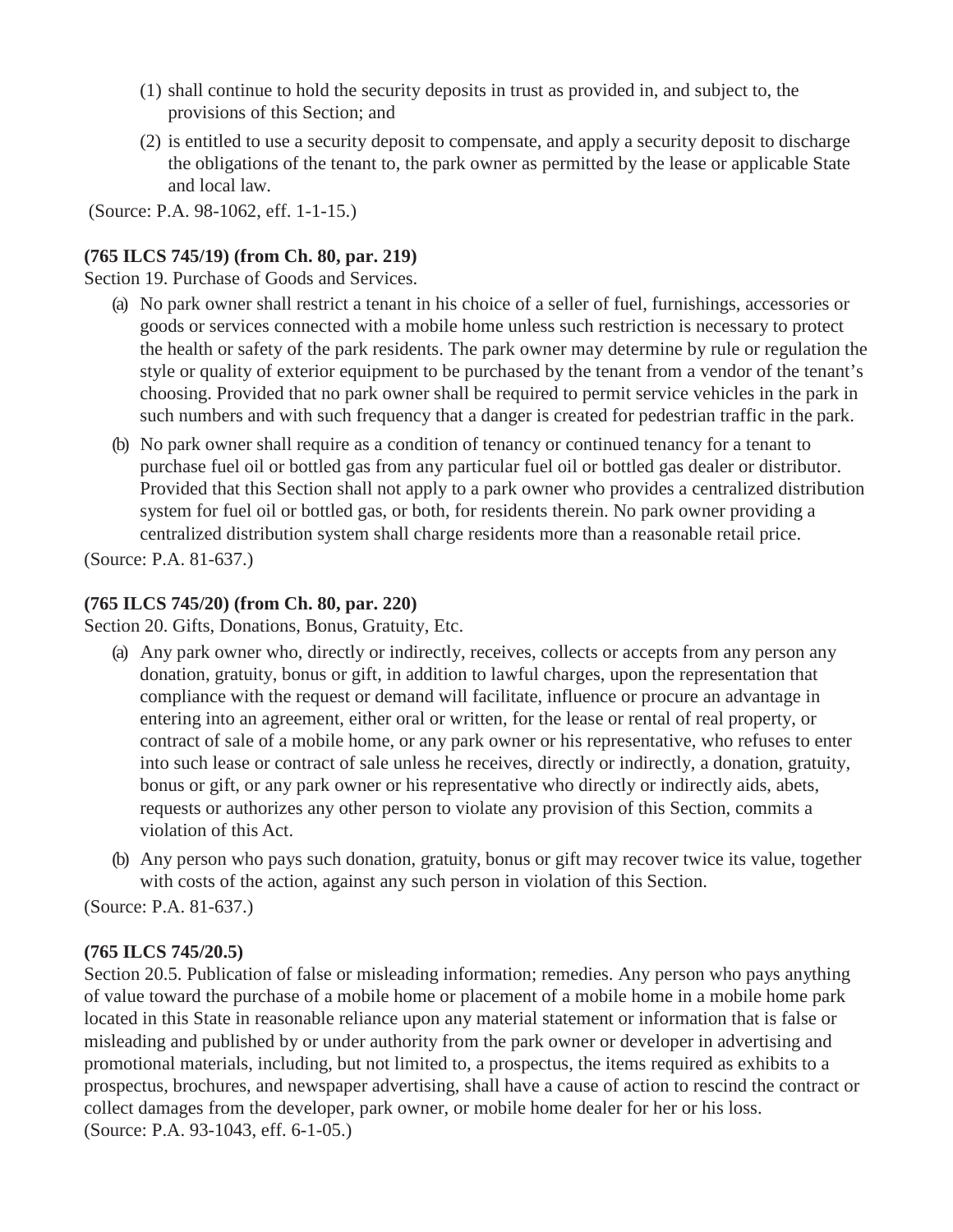#### **(765 ILCS 745/21) (from Ch. 80, par. 221)**

Section 21. Remedies, Tenants. If the park owner fails to substantially conform to the lease agreement or fails to substantially comply with any code, statute, ordinance or regulation governing the operation of a mobile home park or the maintenance of the premises, the tenant may, on written notice to the park owner, terminate the lease and vacate the premises at any time during the first 30 days of occupancy. After the expiration of said 30 days the tenant may terminate the lease only if he has remained in possession in reliance upon the park owner's written promise to correct all or any part of the condition which would justify termination by the tenant under this Section.

Any condition which deprives the tenant of substantial benefit and enjoyment which the park owner shall fail to remedy within 30 days after having received notice in writing of such condition shall constitute grounds for the tenant to terminate the lease and vacate the premises. No such notice shall be required where the condition renders the mobile home uninhabitable or poses an imminent threat to the health, welfare and safety of any occupant.

If such condition was proximately caused by the willful or negligent act or omission of the park owner, the tenant may recover any damages sustained as a result of the condition including, but not limited to, reasonable expenditures necessary to obtain adequate substitute housing while the mobile home is uninhabitable.

The tenant may sue to enforce all Sections of this Act and the court may award damages or grant any injunctive or other relief. (Source: P.A. 81-1509.)

#### **(765 ILCS 745/22) (from Ch. 80, par. 222)**

Section 22. Remedies, Park Owner. A park owner may, any time rent is overdue, notify the tenant in writing that unless payment is made within the time specified in the notice, not less than 5 days after receipt thereof, the lease will be terminated.

If the tenant remains in default, the park owner may institute legal action for recovery of possession, rent due and any damages. If the tenant breaches any provision of the lease or rules and regulations of the mobile home park, the park owner shall notify the tenant in writing of his breach. Such notice shall specify the violation and advise the tenant that if the violation shall continue for more than 24 hours after receipt of such notice the park owner may terminate the lease.

If the tenant breaches any provision of the lease or rules and regulations of the mobile home park, The park owner shall give the tenant written notice specifying in writing the reason for any fine that may be imposed on the tenant. As used in this section, "fine" does not include fees that are imposed on a tenant for services or products provided by the park owner to the tenant. If a fine is imposed on a tenant the following applies for 45 days after written notice of the fine is delivered to the tenant:

- (1) non-payment of a fine shall not be grounds for refusal to accept a rent payment; and
- (2) the fine shall not be deducted from a rent payment.

Acceptance of a rent payment shall not be construed as a waiver of an unpaid fine. (Source: P.A. 99-731, eff.1-1-17)

#### **(765 ILCS 745/23) (from Ch. 80, par. 223)**

Section 23. Termination of Lease. If a tenant shall remain in possession of the premises after the expiration of his lease without having notified the park owner of his acceptance or rejection of a renewal of the lease and without the park owner's consent, the tenant shall pay to the park owner a sum, not to exceed twice the monthly rental under the previous lease, computed and pro-rated daily for each day he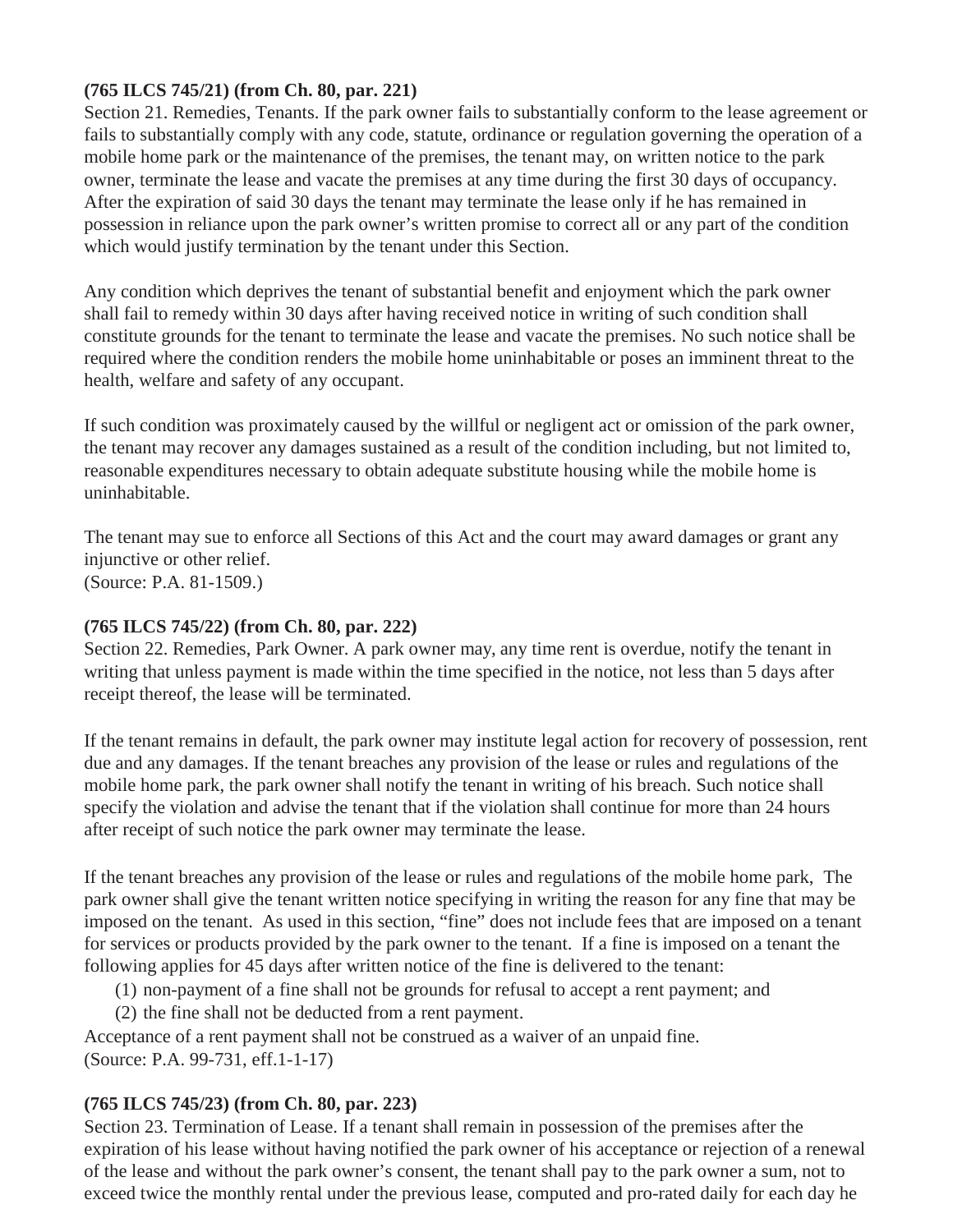shall remain in possession. (Source: P.A. 81-637.)

#### **(765 ILCS 745/24) (from Ch. 80, par. 224)**

Section 24. Sale of Mobile Home. The park owner shall be enjoined and restrained from prohibiting, limiting, restricting, obstructing or in any manner interfering with the freedom of any mobile home owner to: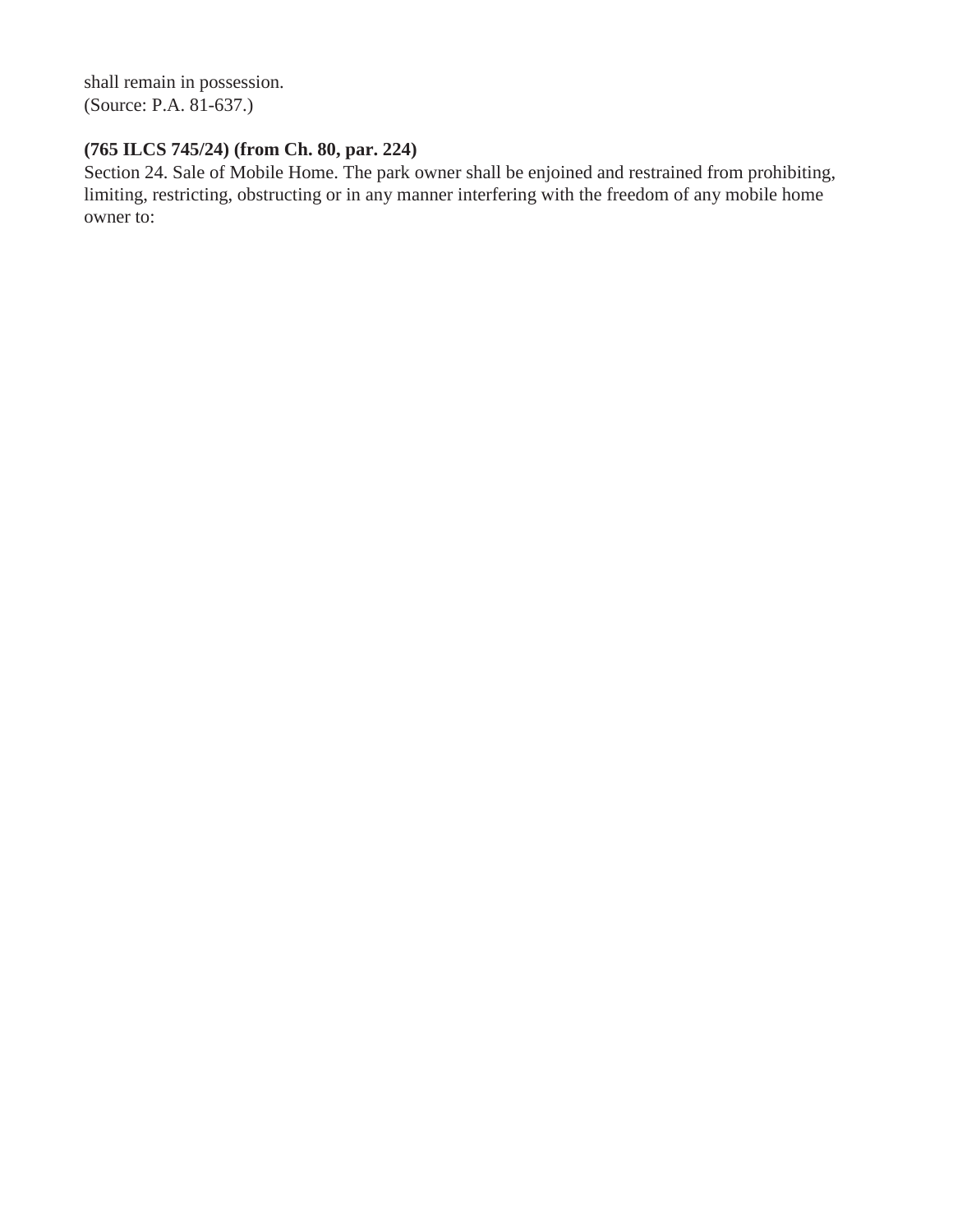- (a) Sell his mobile home to a purchaser of his choice, provided that the park owner shall be allowed to promulgate any general qualifications or lawful restrictions on park residents which limit or define the admission of entrants to the park. The purchaser, prior to closing, must obtain a written and signed lease;
- (b) Employ or secure the services of an independent salesperson in connection with the sale of said mobile home, providing that said salesperson collects and remits all governmental taxes. The park owner is prohibited from imposing any fee, charge or commission for the sale of a mobile home, except when a mobile home owner requests the park owner or his agent to assist in securing a purchaser for his mobile home. A commission may be accepted for such service subject only to the following conditions:
	- (1) That the exact amount of commission or fee shall be a percentage of the actual sales price of the mobile home; and
	- (2) That the maximum percentage figure for the services in the resale of the mobile home by park owner or his agent shall be set forth in writing prior to the sale. The park owner is prohibited from requiring, upon the sale by a tenant of a mobile home to a qualified purchaser, the removal from the park of such mobile home unless the mobile home is less than 12 feet wide or is significantly deteriorated and in substantial disrepair, in which case the park owner shall bear the burden of demonstrating such fact and must, prior to sale, have given the tenant written notice thereof, and that unless first corrected, removal will be required upon sale.

(Source: P.A. 85-998.)

#### **(765 ILCS 745/25) (from Ch. 80, par. 225)**

Section 25. Meetings of Tenants. Meetings by tenants relating to mobile home living shall not be subject to prohibition by the park owner if such meetings are held at reasonable hours and when facilities are available and not otherwise in use.

(Source: P.A. 81-637.)

#### **(765 ILCS 745/26) (from Ch. 80, par. 226)**

Section 26. This Act shall be cited as the "Mobile Home Landlord and Tenant Rights Act". (Source: P.A. 83-1083.)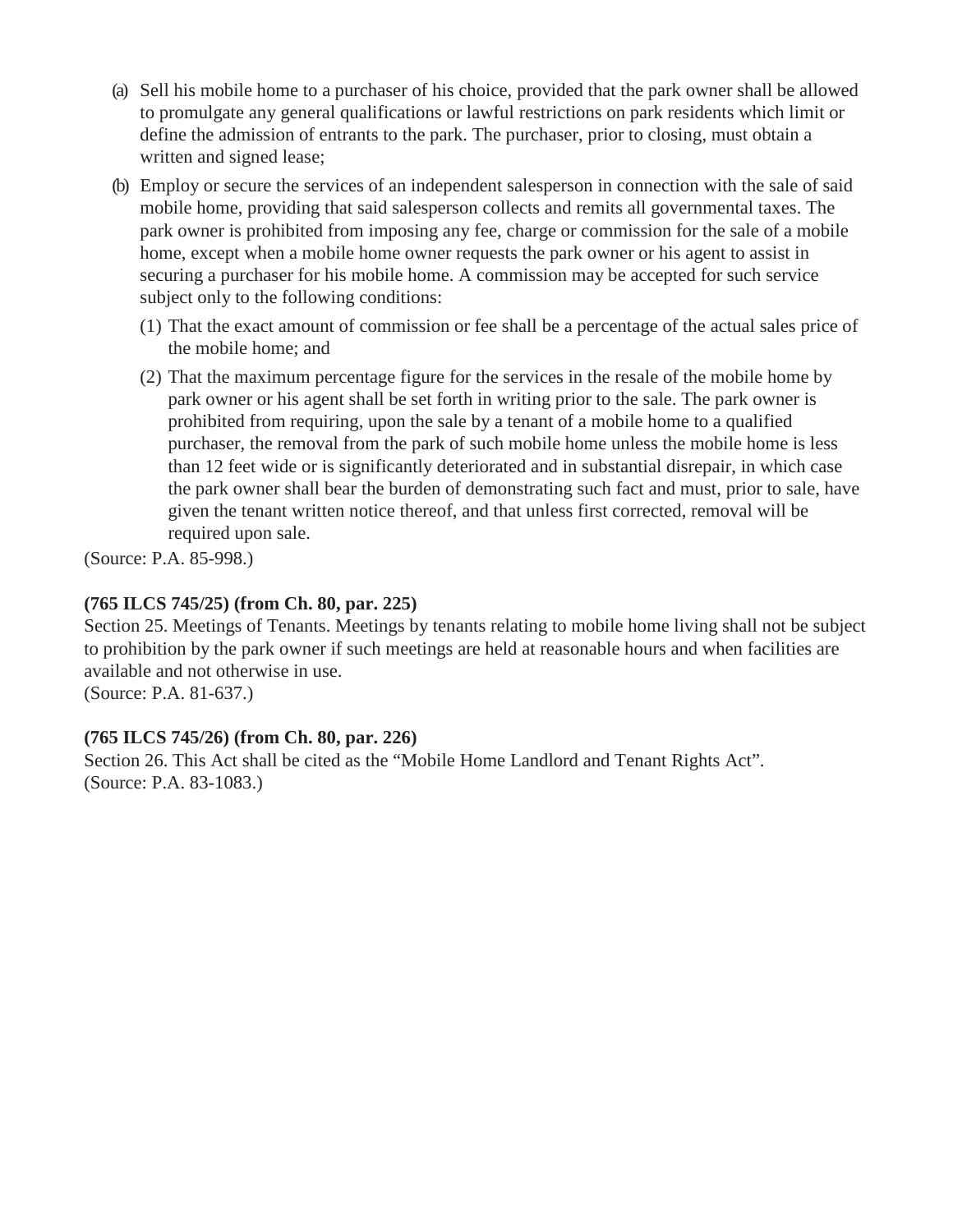# **Safety Tips in the Event of a Tornado**

Tornadoes are nature's most violent storms. Spawned from powerful thunderstorms, tornadoes can cause extensive damage in a short time. Most injuries and fatalities are caused by flying projectiles. Most tornadoes occur from March through June, but they can occur any month. Tornadoes are most likely to occur between the hours of 3p.m. and 7 p.m. This also is the same period of time many school children are home alone while parents are at work.

A person's safety cannot be guaranteed during a tornado. However, experience has proven that the safest place is below grade. Many manufactured home community owners have made arrangements with schools, churches or businesses in the immediate area where residents may take shelter in the event of severe weather. You should ask your community owner if such a plan is in place. Careful planning prior to a serious storm can save lives - possibly yours and your family members'.

The first step in the planning process is to make sure that you will receive warning of a tornado. Most areas of the state are served by outdoor warning sirens to advise people of impending tornado activity in the area as observed by the National Weather Service. If your area is not served by sirens, you may want to contact your local emergency response agency for suggestions on obtaining warning sirens. In addition to relying on radio and television broadcast interruptions advising you of serious weather conditions, you may want to consider the purchase of a National Oceanic and Atmospheric Administration (NOAA) weather radio that will automatically alert you when weather warnings are issued. In preparation for all types of emergencies, you should have a flashlight, a battery operated radio, extra batteries, a supply of packaged food and safe drinking water.

The National Weather Service has two types of notices regarding tornadoes - watches and warnings. It is important to understand the difference because each warrants a different type of response. A tornado watch means that conditions are such that a tornado is possible. Usually watches are for large areas, often several counties, and for a long period of time, often four to six hours. A warning, on the other hand, means that an actual tornado has been sighted, either on radar or by a trained weather watcher in the area. The tornado warning will usually be for a very limited area for a short period of time.

You should make plans now for what you will do if a tornado watch or warning is issued tomorrow. If the community does not have a plan for going to a specific place, you need to develop an individual plan yourself. Make sure that the selected plan location is available at all times. You should let a neighbor or friend know your plan. You may need to rely on a neighbor to take care of young children or elderly people who may be home when you are away.

When a tornado watch is issued, you should be prepared to implement your plan. Keep tuned to the weather reports and realize that there may be very little and sometimes even no notice that a tornado is striking the area.

When a tornado warning is issued, implement your plan immediately. Remember your flashlight and radio. If you do not have time to get to your predetermined shelter, the safest location is inside the home in a central location without windows, such as a closet or bathroom. Get low and protect your head with a pillow or a similar soft item. If you are outside and unable to get inside, you should lie face down in a low area. Do not try to out-drive a tornado.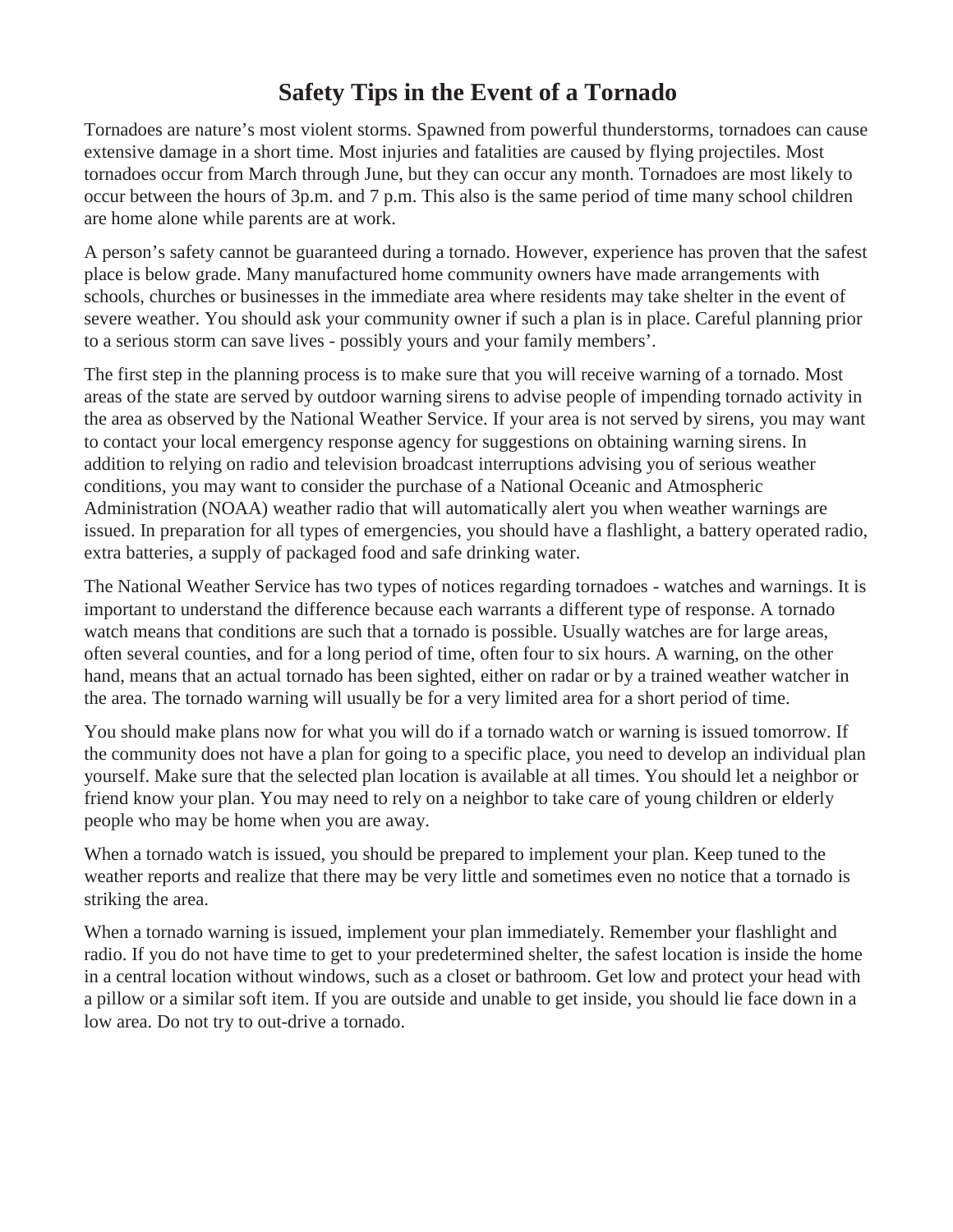# **Installation of Manufactured Homes**

On August 17, 2001, the Manufactured Home Quality Assurance Act was signed into law. This act requires the Illinois Department of Public Health to establish regulations for the installation of manufactured homes in Illinois and to license the installers and manufacturers of these homes. Installation of manufactured homes after December 31, 2001, must be done under the onsite supervision of a licensed manufactured home installer. Federal legislation was passed in December 2000 mandating that each state regulate the installation of manufactured homes by the year 2005.

## **Installer Licensing Requirements**

In order to become a licensed manufactured home installer, a person must attend an approved installation course and successfully pass an examination. The Manufactured Home Installation Code specifies the contents and criteria for approval of courses. Currently, there is only one approved course, which is sponsored by the Illinois Manufactured Housing Association (IMHA), located at PO Box 2008, Springfield, IL 62705. The association can be contacted at 217-528-3423 or imha.org for information about the next scheduled course.

Each accredited manufactured home installer course provides instruction on how to install a manufactured home in accordance with the specifications of the manufacturer or, if these instructions are not available, the Department's Manufactured Home Installation Code. The course also addresses practical installation skills for the installer. Each course consists of at least 10 training hours covering the following topics:

- a) The installer's responsibility to obtain a copy of the home manufacturer's setup manual to ensure proper setup of the home in accordance with the home's warranty.
- b) The inspection of the proposed site of the home prior to setup to ensure proper location.
- c) Ensuring that the proposed site provides drainage away from the home, vegetation cleared from under the home and that a vapor barrier is provided.
- d) Support of the home by a support system in accordance with the design loads of the home and the soil load bearing capacity of the specific home location.
- e) Safety considerations for the setup of a home.
- f) Proper leveling of the home and placement of supports in accordance with the home manufacturer's specifications.
- g) Proper anchoring in accordance with the home manufacturer's installation instructions and the anchor equipment instructions.
- h) The installation of the plumbing for the home in accordance with the Illinois Plumbing License Law and the Illinois Plumbing Code.
- i) The installation of the electrical system for the home in compliance with the National Electrical Code.
- j) The installation of the gas or oil utilities for the home in compliance with the requirements of the Installation of Oil Burning Equipment, National Fuel Gas Code, and Liquified Petroleum Gas Code.

Once a person passes the approved installation course, he or she is eligible to become licensed. The annual licensing fee is \$150; licenses expire December 31 each year.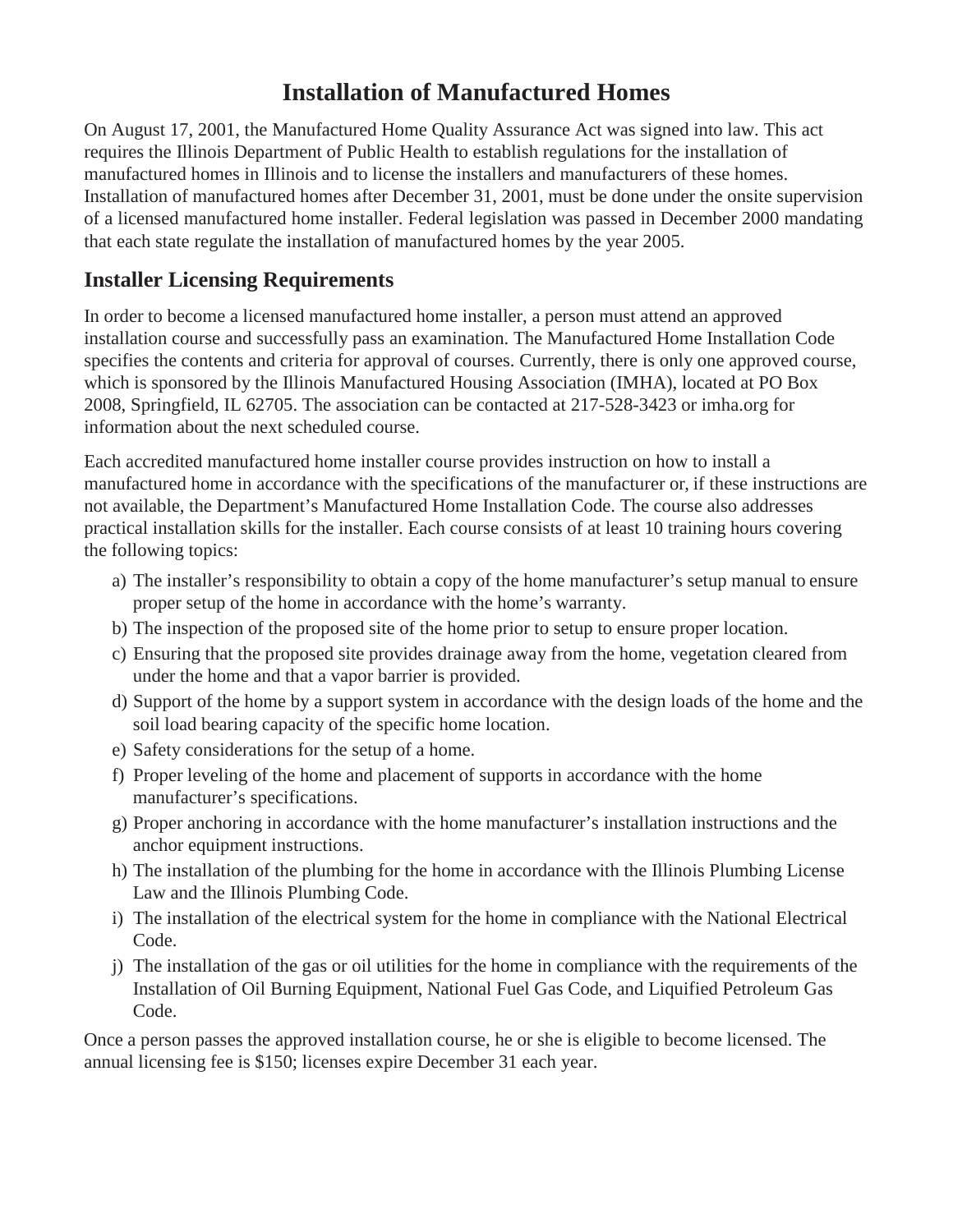## **Requirements for the Installers of Manufactured Homes**

Manufactured homes installed after December 31, 2001, must be installed by an Illinois licensed manufactured home installer, with three exceptions that are specified in the Manufactured Home Quality Assurance Act. Homes installed in the city of Chicago are exempt, as are homes installed on a permanent perimeter foundation and homes installed by a homeowner on property other than a manufactured home community.

While there are usually several people involved in the installation of the home, only one needs to be licensed and that person must be on site at all times during the installation of the home. The licensed installer must be able to provide proof of licensing at the installation site. The Department issues billfold-size licenses with the installer's picture, in addition to a license that can be posted at the installer's place of business.

A fee of \$50 must be paid by the licensed installer responsible for the installation of the home. Because there are many components to the installation of a manufactured home, including the support system, the anchoring and the connection of the various utilities, all of which could be done by different people, the Department is requiring the person that actually installs the blocks and levels the home to be the responsible installer. The installer will not be held responsible for the anchoring or connection of the utilities if he or she does not do this work. The installer is responsible for determining that the inground support system meets the requirements of the manufacturer and that the site is properly drained.

For each \$50 installation fee the Department receives, it provides the installer a manufactured home installation seal and an Illinois manufactured home installation compliance certificate. The seal is to be placed above the red HUD label located on the exterior of each home after the home is installed. It has a unique number that will allow the Department to determine the responsible installer. The certificate provides the Department with information regarding the location of the home, date of installation, and the name of the owner, dealer and manufacturer of the home. One of the four copies of this form is to be returned to the Department within 30 days, with a copy provided to the homeowner and to the dealer. Seals and certificates can only be purchased by request from a licensed manufactured home installer. Several seals and certificates can be ordered at one time.



Example of Installation Seal HUD Label

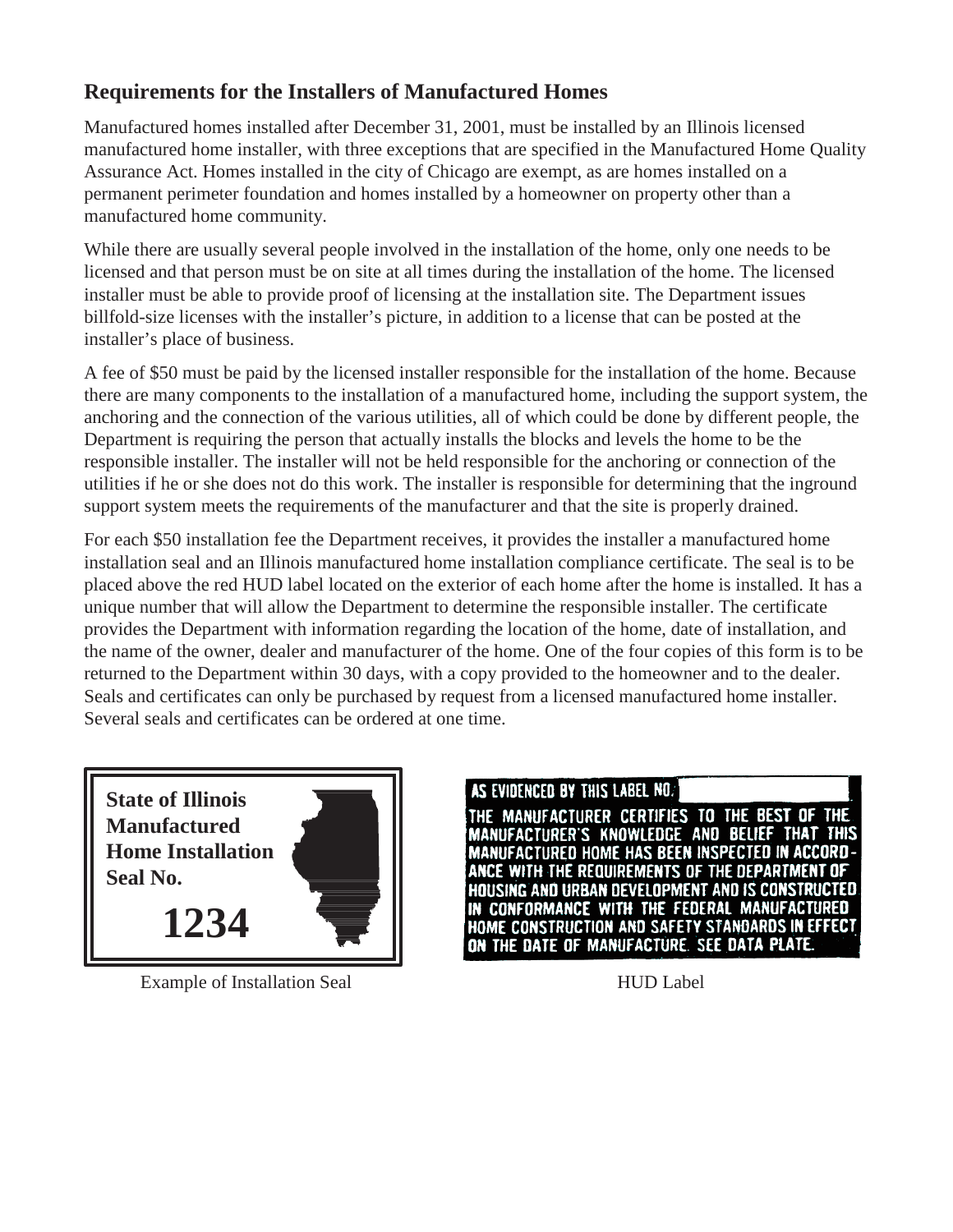# **Installation of New Manufactured Homes**

The Office of Manufactured Housing Programs with the U.S. Department of Housing and Urban Development (HUD) and the Illinois Department of Public Health have launched the Model Manufactured Home Installation Standards Program in HUD-administered states. This program is pursuant to the National Manufactured Housing Construction and Safety Standards Act of 1974, as amended by the Manufactured Housing Improvement Act of 2000 (42 U.S.C. 5401 et seq.). Currently Illinois is considered by HUD to be one of these state's and is in the process of becoming fully approved. During this approval timeframe installers will still need to obtain an Illinois license, acquire approved continuing education and provide installation seals and certificates for all installation of homes whether they be new or used. HUD's requirements will only include new home installations. All installations must be in accordance with the home manufacturer's instructions.

HUD installer requirements and licensing information can be found a[t](http://www.manufacturedhousinginstallation.com/)

[http://www.manufacturedhousinginstallation.com.](http://www.manufacturedhousinginstallation.com/) Installers who wish to set new homes in Illinois will be required to complete proper training, be licensed by HUD, and be properly bonded or insured. All HUD installations must be inspected prior to occupancy. Retailers and distributors of new homes will be required to complete paperwork consisting of consumer disclosures, home and buyer information for the sale of the homes.

## **Manufactured Home Installation Requirements**

The Department developed rules for the administration of the Manufactured Home Quality Assurance Act. The Manufactured Home Installation Code became effective July 28, 2006. The installation of the home must comply with the instructions that are required to be provided with each home. Requirements are specified for the installation of older homes where the instructions are not available. All manufactured homes are required to be anchored according to the Mobile Home Tiedown Act and the Manufactured Home Installation Code with equipment approved by the Department. A list of this equipment can be obtained from the Department and is available on the web a[t](http://www.idph.state.il.us/envhealth/pdf/MHTD_Approval_List.pdf) [www.idph.state.il.us/envhealth/pdf/MHTD\\_Approval\\_List.pdf.](http://www.idph.state.il.us/envhealth/pdf/MHTD_Approval_List.pdf)

The installation also must comply with requirements of the local jurisdiction. All plumbing must be installed by a licensed Illinois plumber or apprentice plumber. The manufactured home installation license does not substitute for this requirement.

Manufactured homes must be located on a site that allows storm water to drain away from the home. It must be free of vegetation and usually a vapor barrier must be provided under the home. The home must be supported with an adequate support system at the proper locations. Proper ventilation is required under the homes. Multiple section homes must be properly

fastened and provided with adequate support for any mating wall ridge beam openings. There are numerous requirements for the installation of the utilities.

# **Penalty Provisions**

Section 45 of the act allows the Department to revoke, for a period of up to six months, the license of an installer who does not comply with the requirements. People who install homes without a valid license or manufacturers who do not have a valid license can be referred to the Attorney General's Office to enjoin the installer or manufacturer from the unlicensed activity.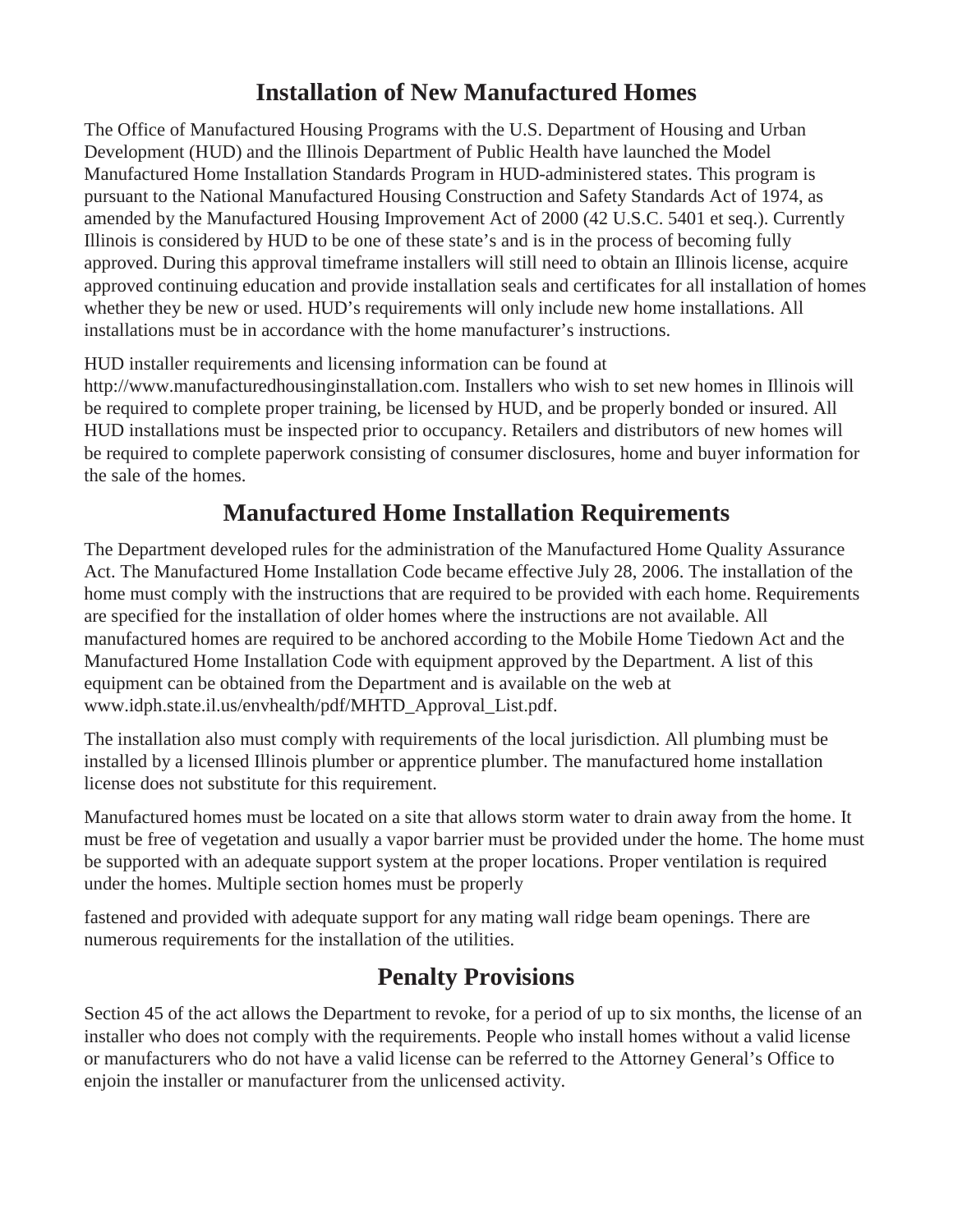## **Further Information**

If you have questions about this law, concerns about the installation of a home installed after January 1, 2002, want to know whether a person or manufacturer is licensed or any other issues related to this program, you can contact the Department at 217-782-5830 or, for the hearing impaired, 800-547-0466. You may also write to the Illinois Department of Public Health, 525 West Jefferson Street, Springfield, IL 62761. Additional information is available on the Department's [Web site at http://dph.illinois.gov.](http://dph.illinois.gov/)